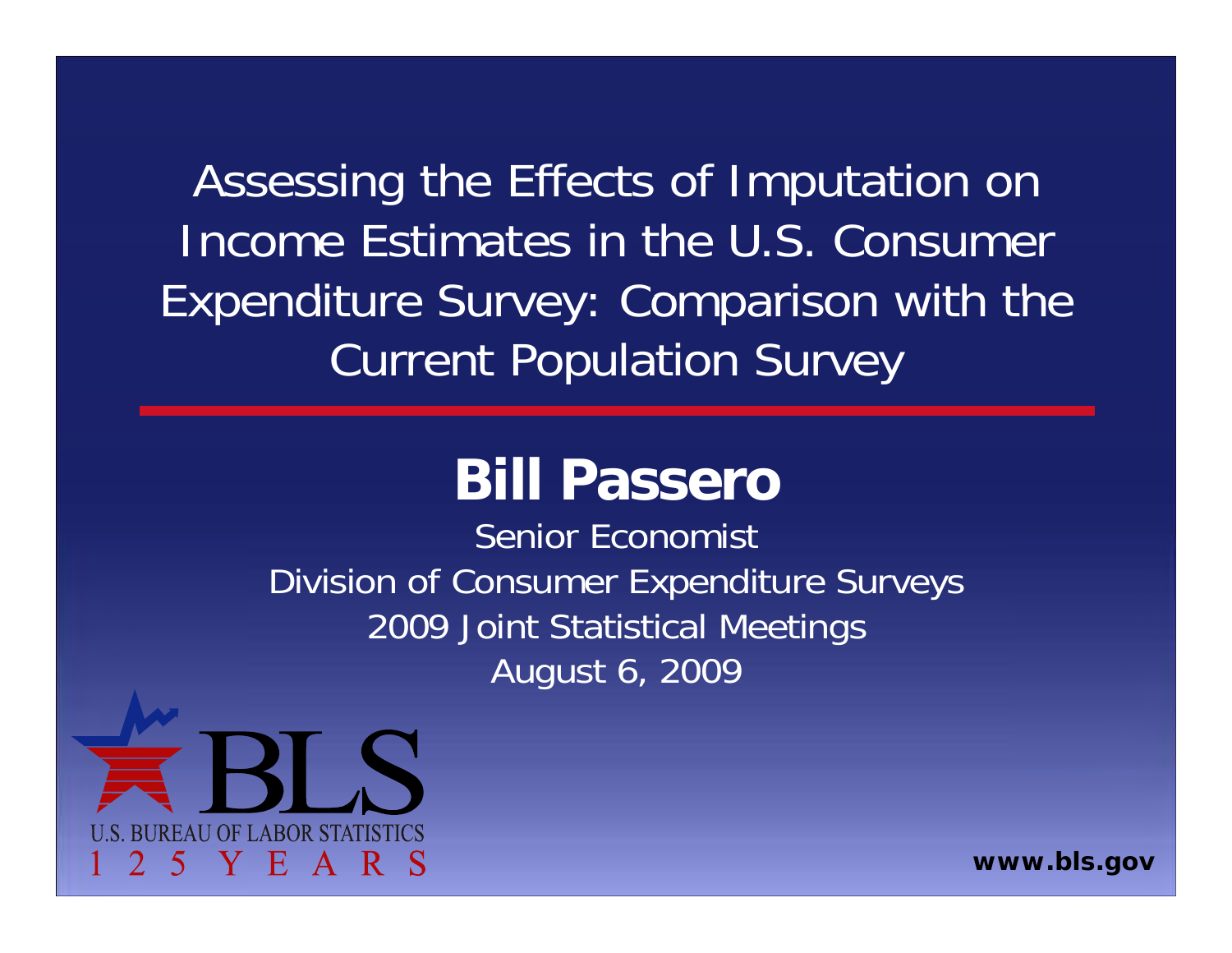### **Outline**

**Imputation in the CE** ■ Methodological Differences between CE and CPSthe contract of the contract of the contract of the contract of the contract of the contract of the contract of ▶ Population Coverage  $\blacktriangleright$  Timing of Data Collection ▶ Coverage of Questions Design of Questions ■ Concordance of Income Items ■ Selection of CE Estimators ■ Analysis by Source of Income

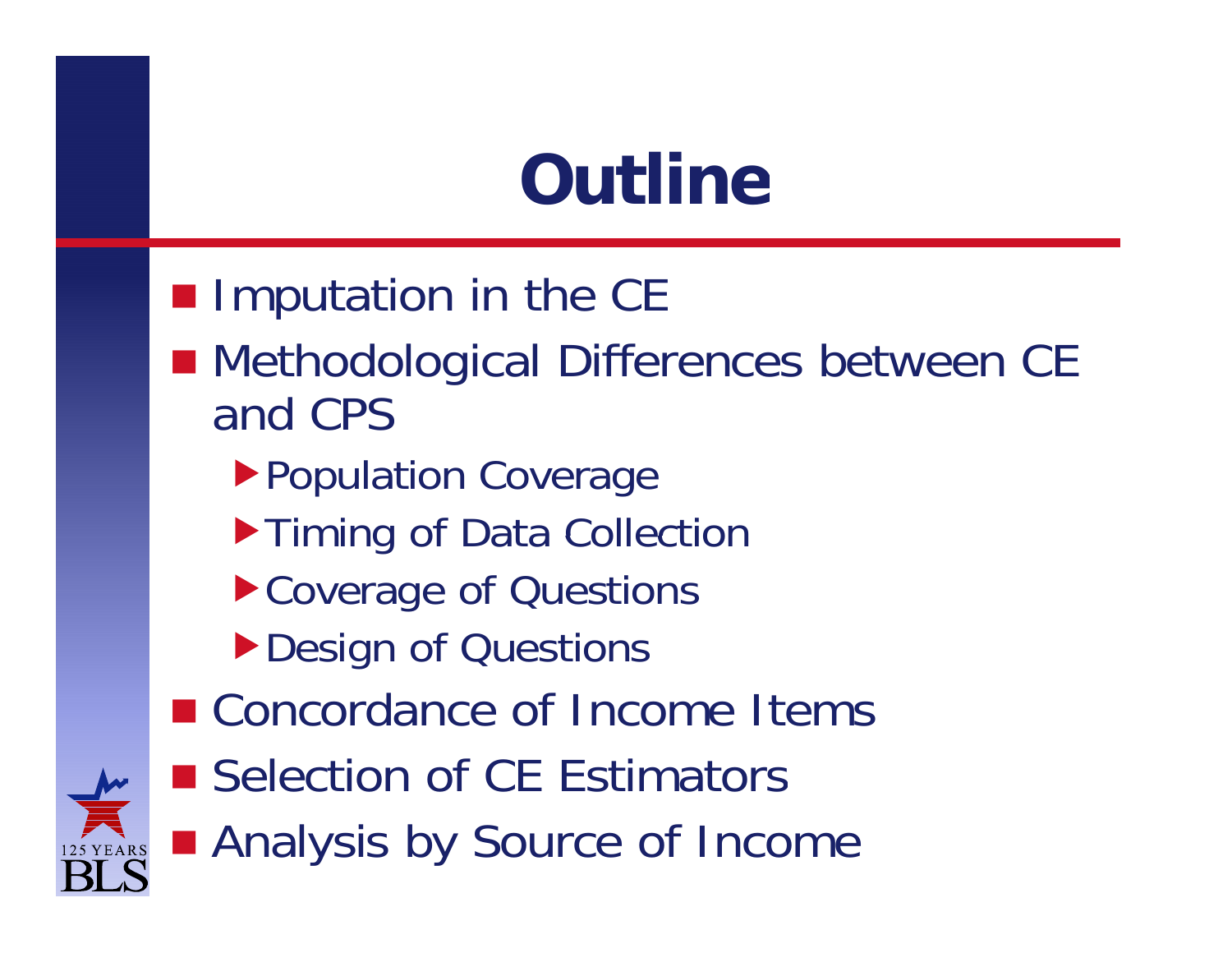### **Imputation in the CE**

- **No imputation for income nonresponse** through 2003 and sample consumer units (CU's) identified as "complete" or "incomplete" income reporters in data releases.
- **Paulin and Ferraro (1994)** – examined issues related to selection of imputation method
	- Model-based method or hot deck method
	- ▶ Imputation at CU level or individual member level

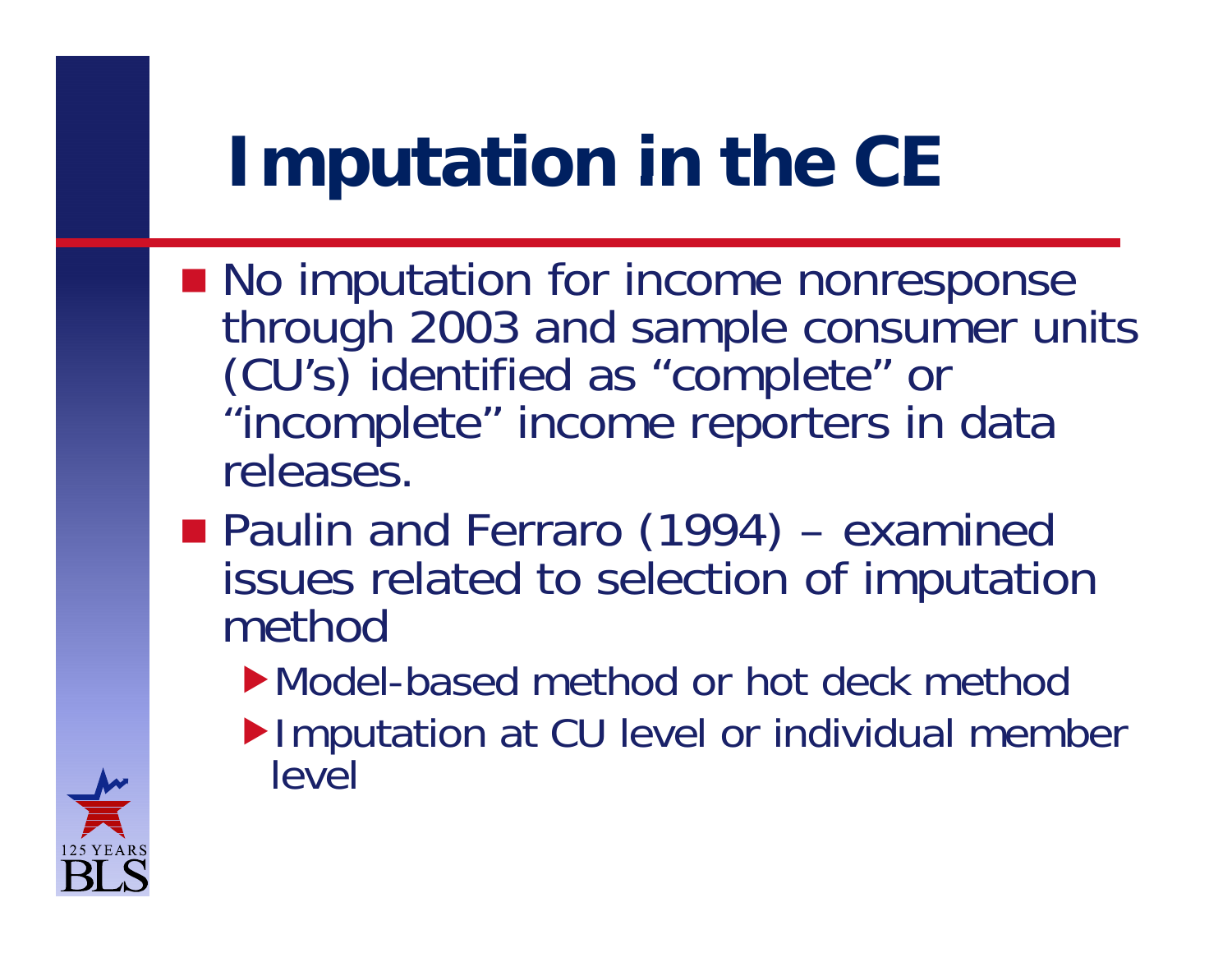#### **Imputation in the CE –n** in the CE – cont.

- Paulin and Ferraro (1994) – examined issues related to selection of imputation method – cont.
	- Imputation for total income or for each component
	- $\blacktriangleright$  Inclusion of expenditures in models for predicting income
- Bracketing questions added to income questions in survey instrument in 2001 impact choice of imputation method.

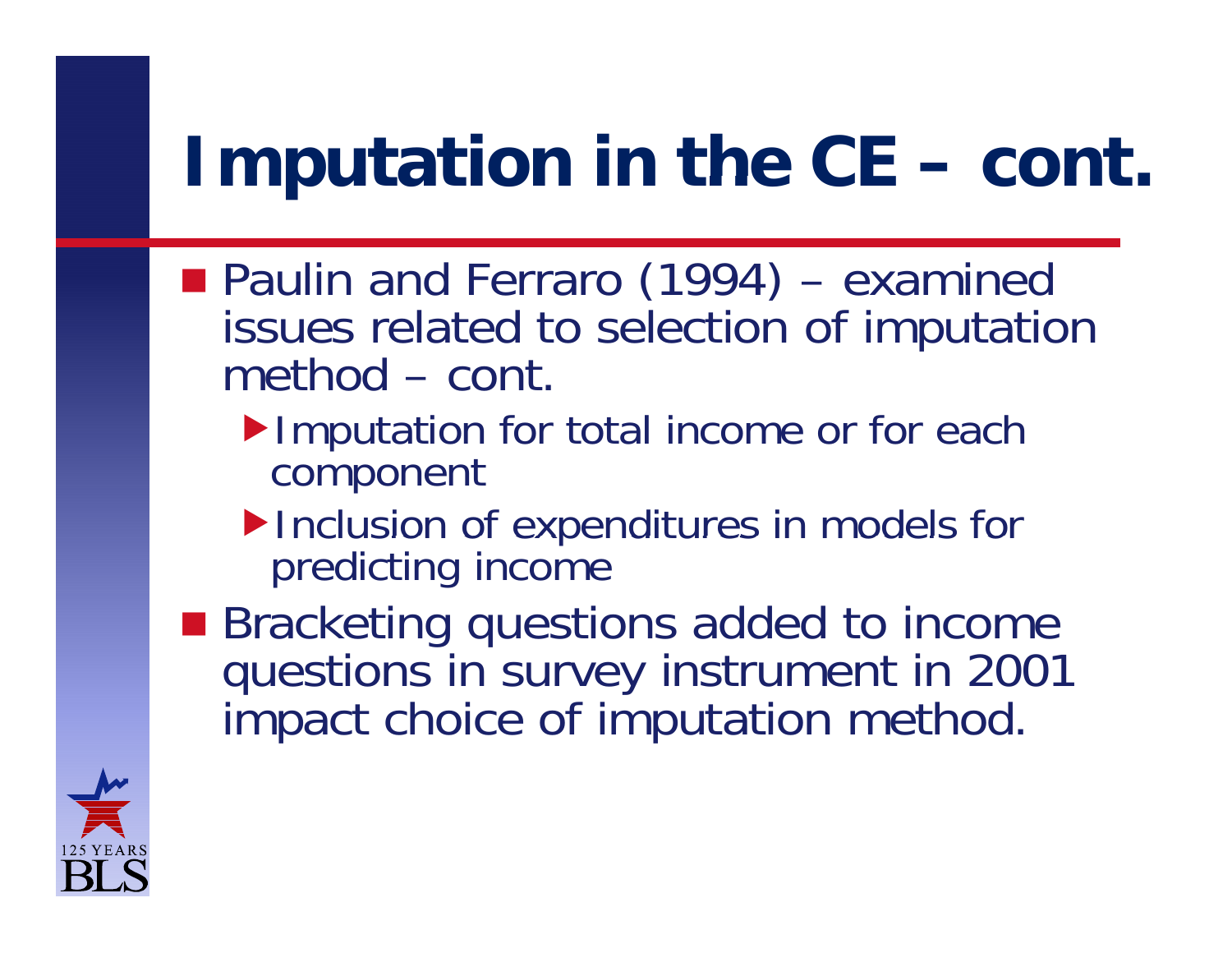### **l** mputation in the CE – cont.

Regression-based method chosen

- **Produces five imputed values for each missing** observation
- ▶ Coefficients obtained from regression model
- $\blacktriangleright$  Random noise added to coefficients
- Imputed value is estimated
- Additional noise added to insure CU's with similar characteristics receive different imputed income estimates

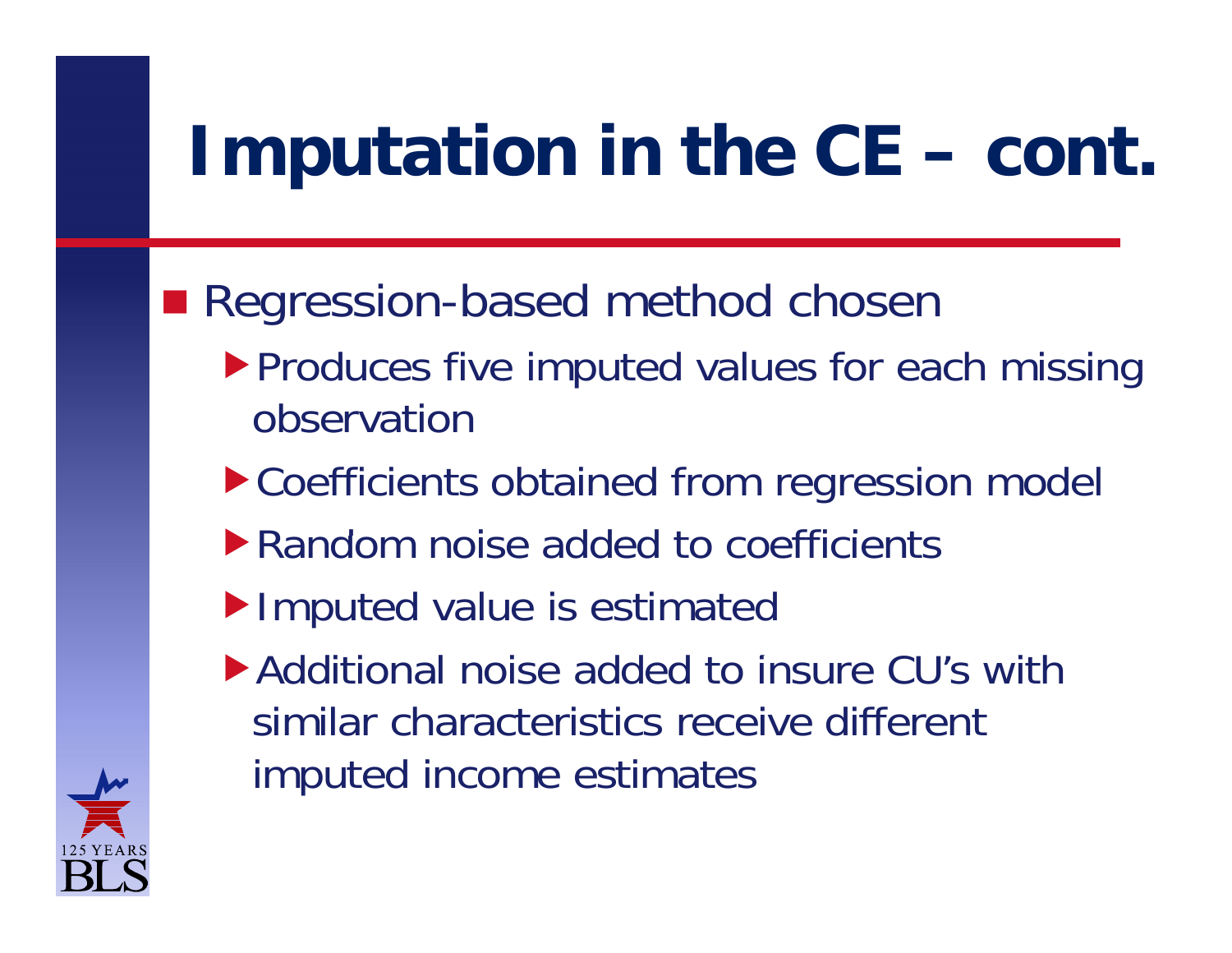### **l** mputation in the CE – cont.

Regression-based method chosen  $-$  cont. If bracketed value originally reported, imputed values must fall within bracket ▶ Reported specific values are retained as is

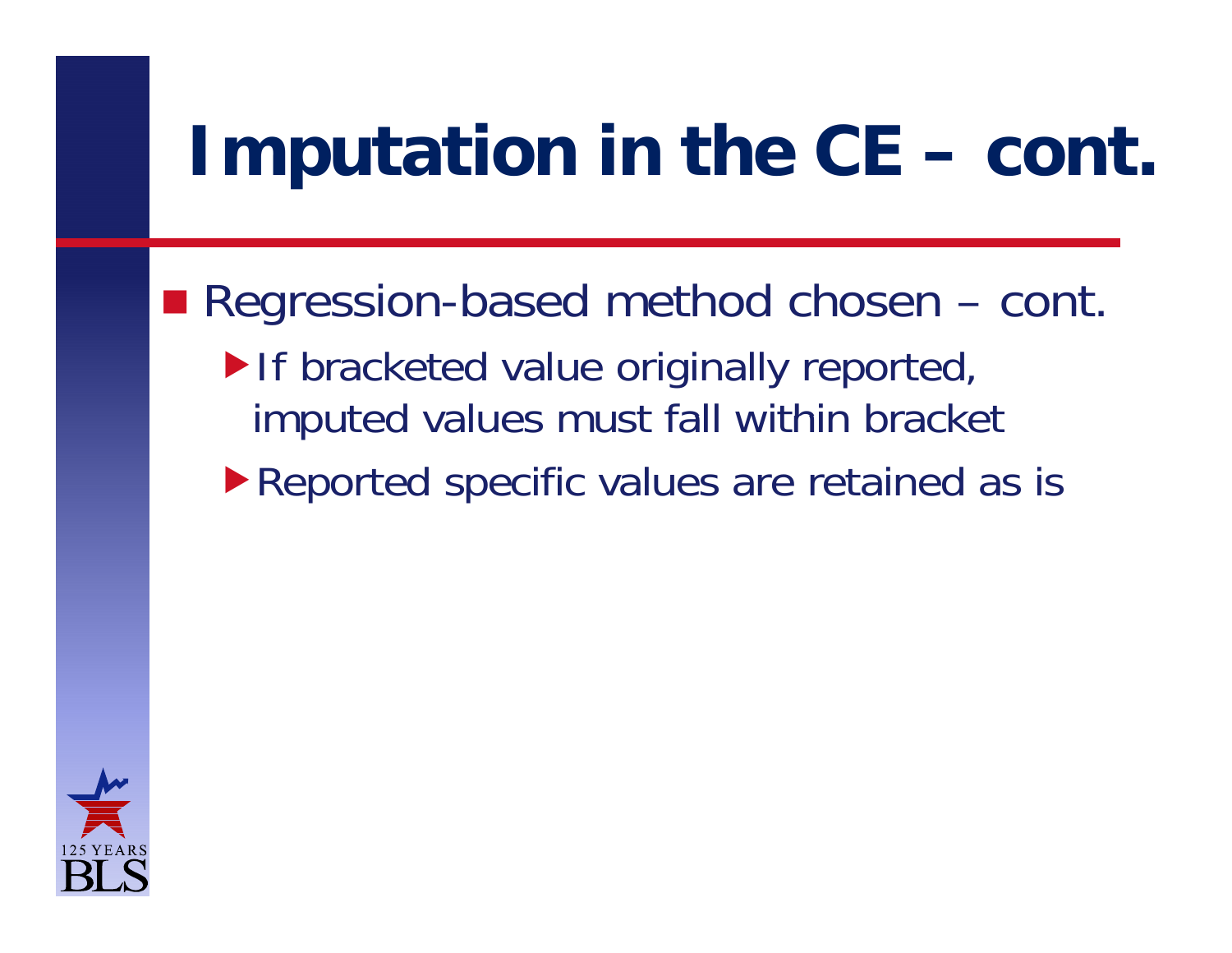# **Methodological Differences - CE and CPS**

#### **Population coverage**

- ▶ CE designed to represent civilian noninstitutional population, plus portion of institutional population, including:
	- –– Boarding houses
	- –College dormitories
	- –Permanent living quarters in hotels & motels
	- –– Mobile home parks
- ▶ CE excludes military personnel living on base

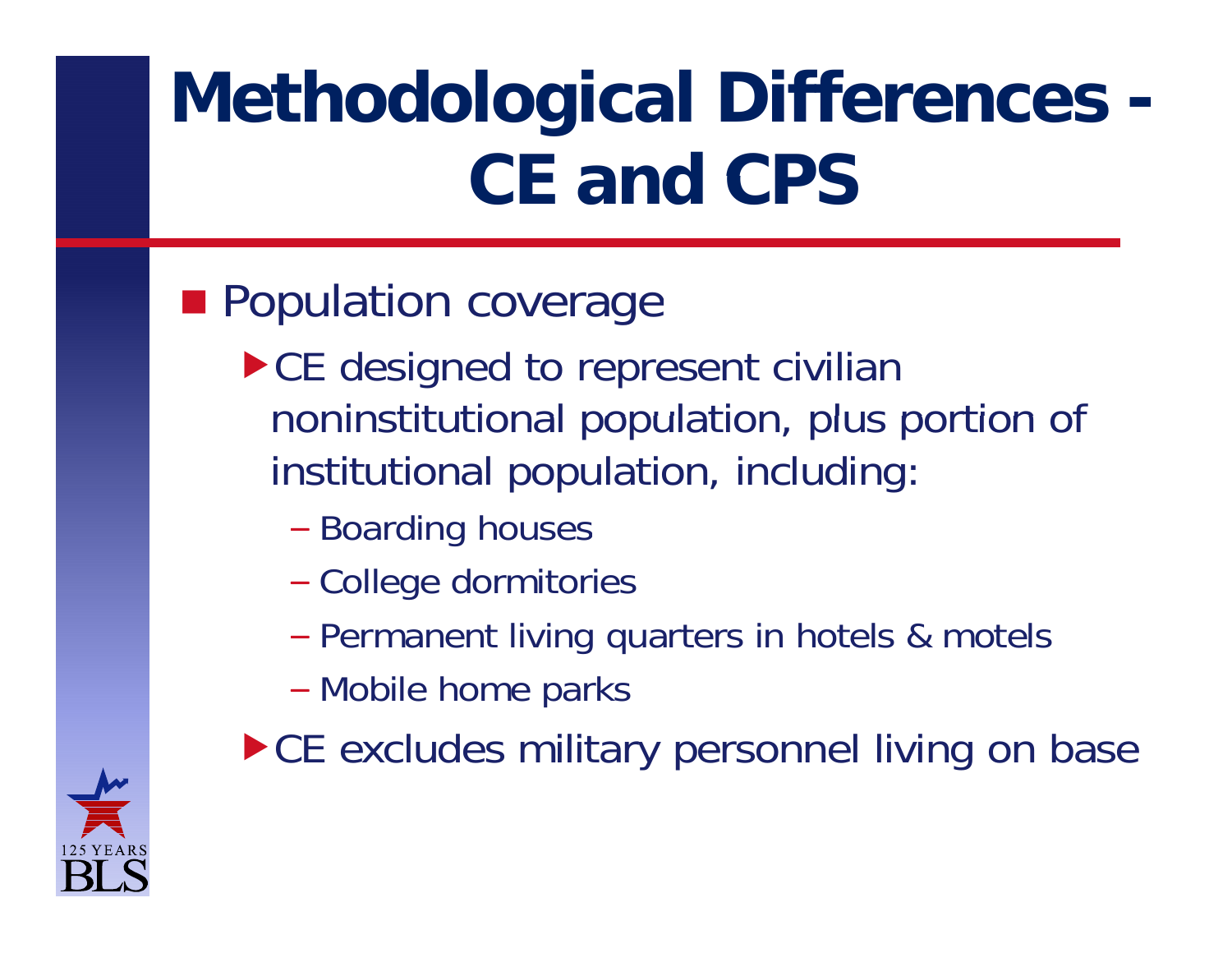- $\blacktriangleright$  CPS designed to represent civilian noninstitutional population, plus military personnel who live with at least one other civilian adult
- **Timing of data collection** 
	- ▶ CE Quarterly Interview Survey
		- Income collected at 2<sup>nd</sup> and 5<sup>th</sup> interviews
		- –– Income questions cover 12 months prior to interview month
		- – CU's enter (and leave) survey every month due to rotating sample design

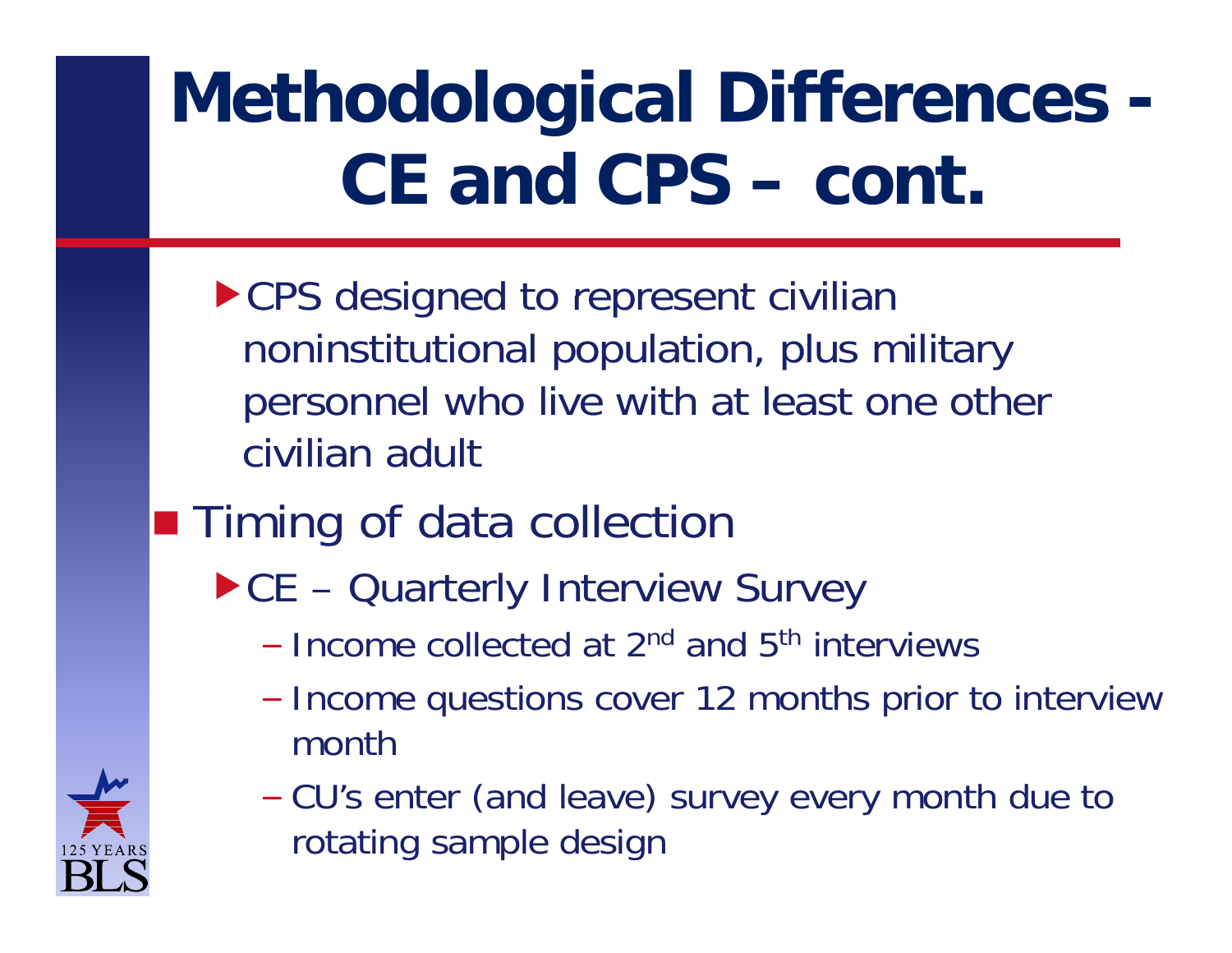### $\blacksquare$  Timing of data collection  $-$  cont.

▶ CE – Quarterly Interview Survey – cont.

–As an example:

- A CU entering survey (1<sup>st</sup> interview) in November 2008 will have 2<sup>nd</sup> interview in February 2009.
- CU will report income at 2<sup>nd</sup> interview covering 12-month period from February 1, 2008 through January 31, 2009

#### $\blacktriangleright$  CPS – Annual Social and Economic Supplement

- –- Income collected annually each March (some collected in February and April)
- –- Income questions cover prior calendar year

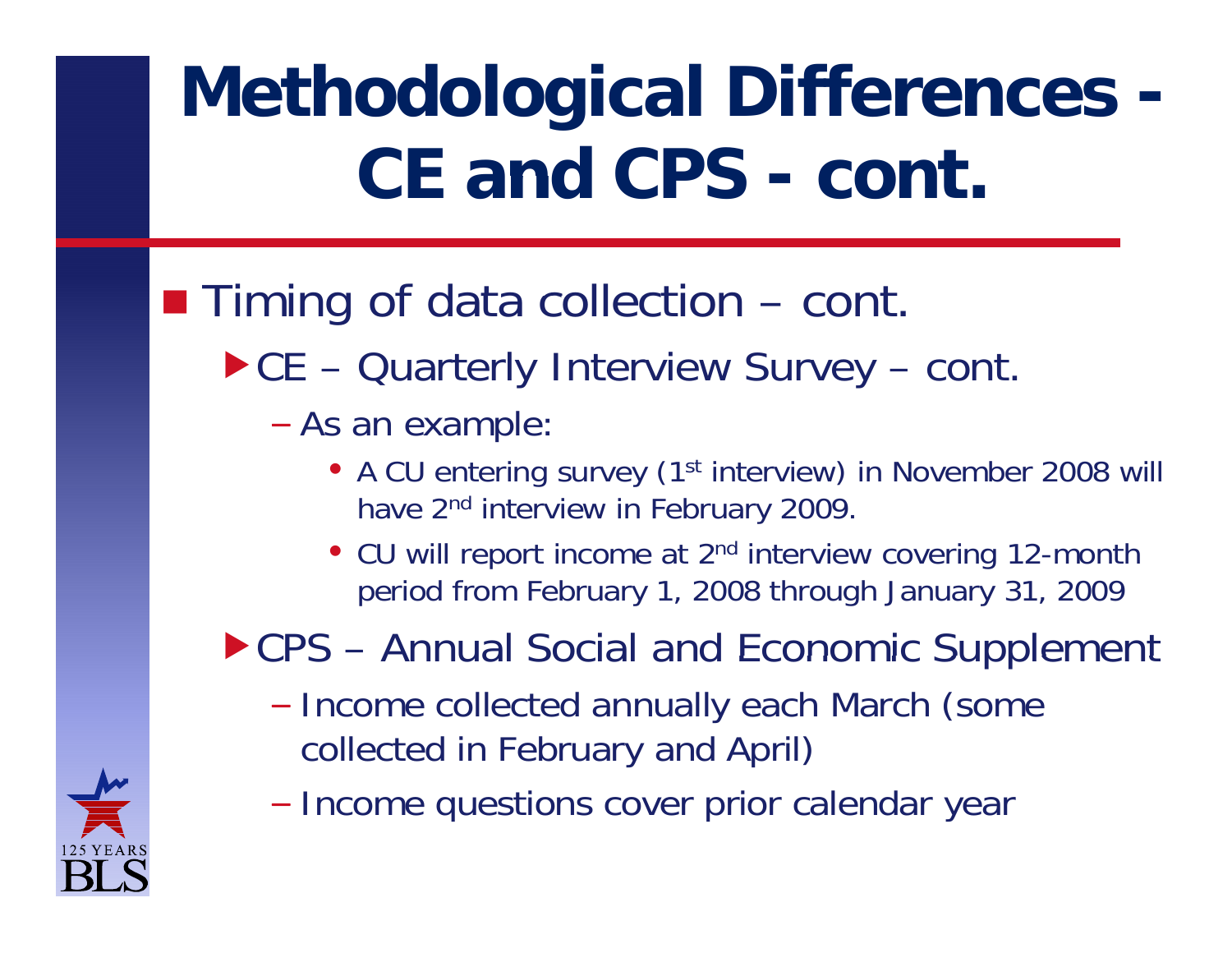#### **Timing of data collection** – cont.

- ▶ CPS Annual Social and Economic Supplement – cont.
	- – As an example, a household completing ASEC in March 2008 reports income for calendar year 2007.
- Coverage of Questions
	- $\blacktriangleright$  CE  $-$ - Quarterly Interview Survey
		- – Respondent instructed to report amount received from earned income, Social Security/Railroad Retirement, and Supplemental Security Income for each member of the CU 14 and over

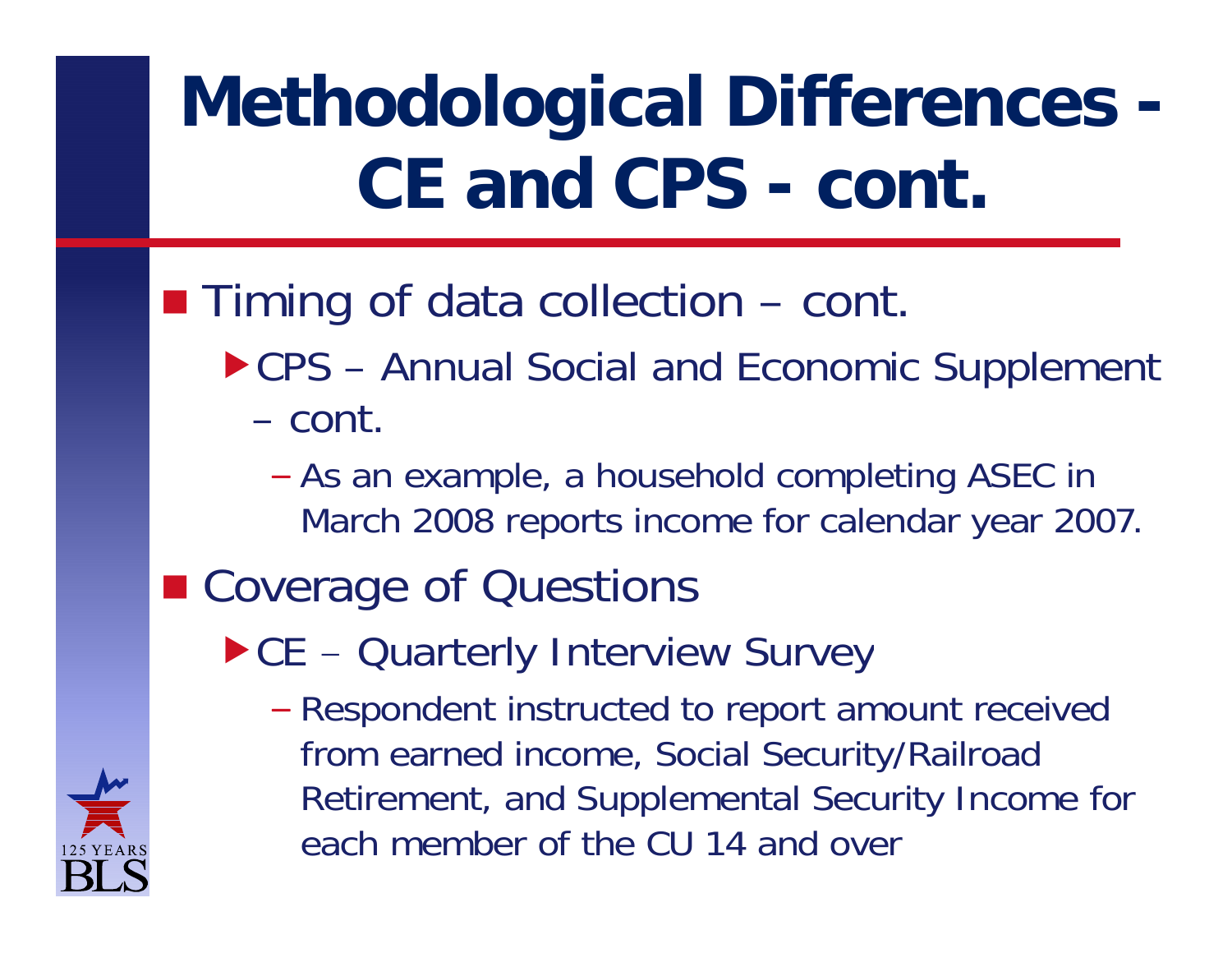#### ■Coverage of Questions – cont.

- ▶ CE Quarterly Interview Survey cont.
	- –- For all remaining sources of income, respondent reports amount received by the CU as a whole
	- – Respondent is asked to about the amount received over the last 12 months for each source of income with one exception
	- –- For Social Security/Railroad Retirement, respondent reports the amount of the last payment received

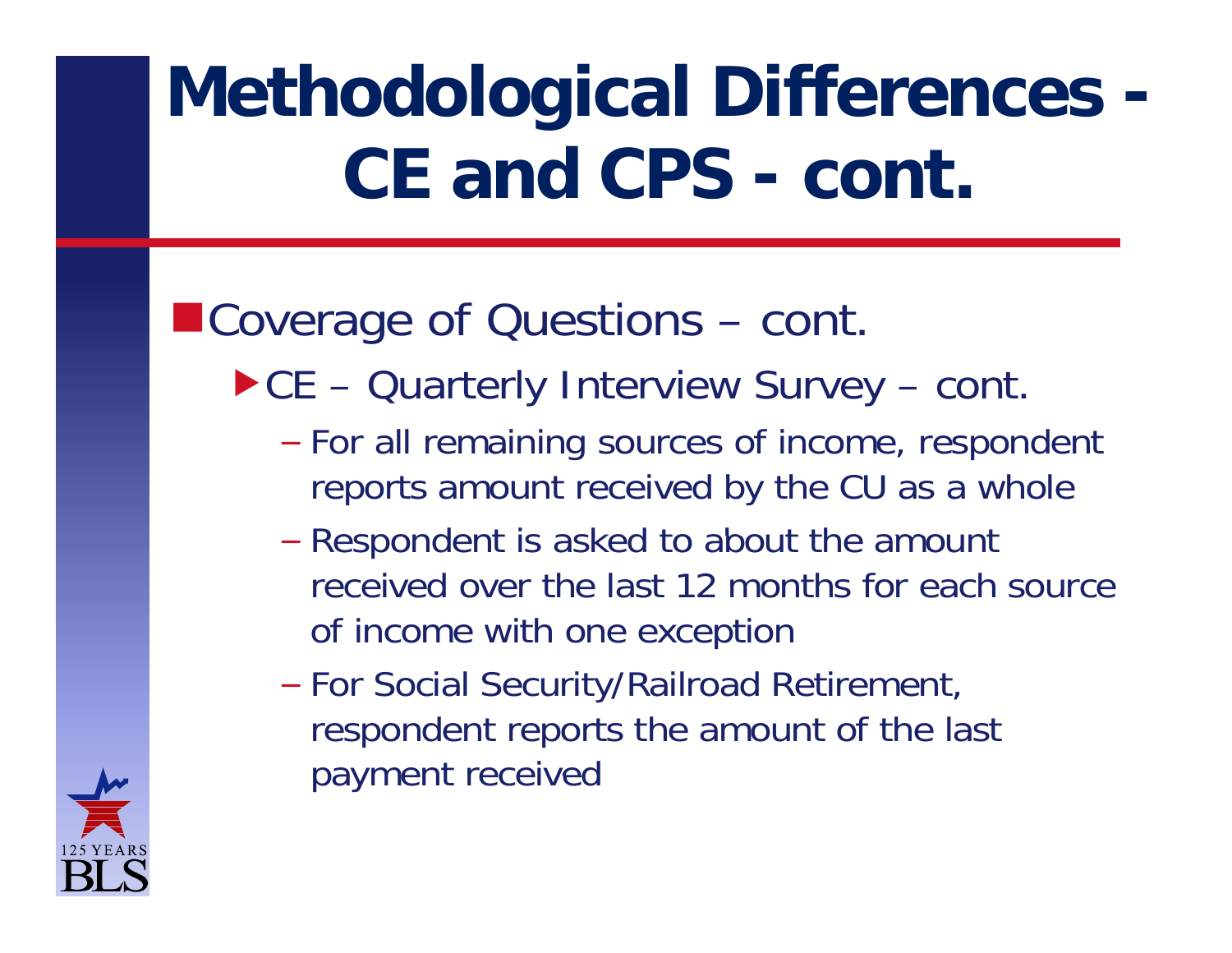#### ■ Coverage of Questions – cont.

- ▶ CE Quarterly Interview Survey cont.
	- –- If respondent cannot report amount of income received, respondent is asked to select an income bracket

#### CPS – Annual Social and Economic Supplement

- – Respondent instructed to report income for all income sources for each household member 15 and over
- For income received on regular basis, such as wages and salaries, respondent first asked the time period

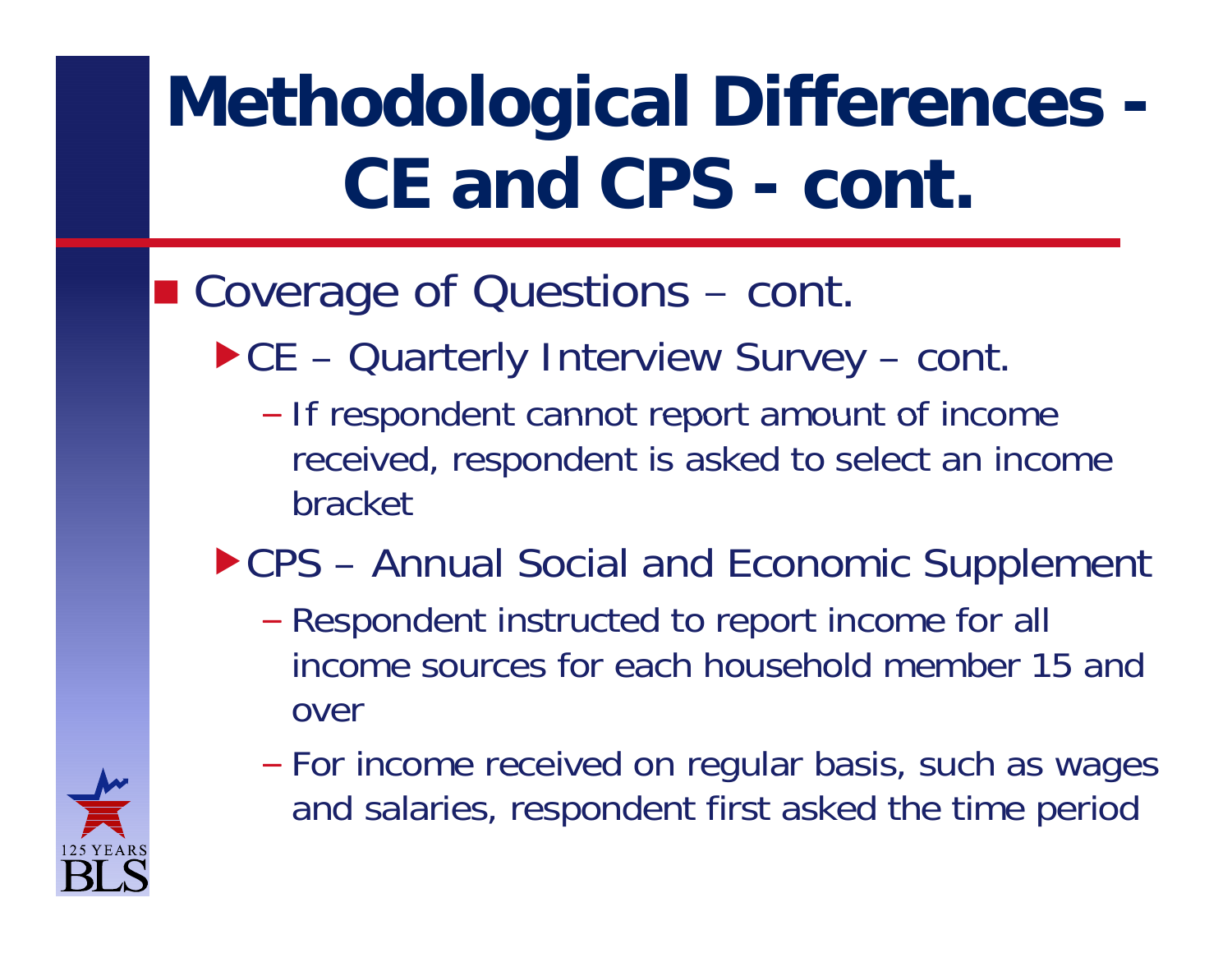#### ■ Coverage of Questions – cont.

- ▶ CPS Annual Social and Economic Supplement
	- cont.
		- –- over which income amount can be most easily recalled, followed by amount received over that period
		- –– For other income, respondent first reports an amount received over past year, then time period covered by that amount

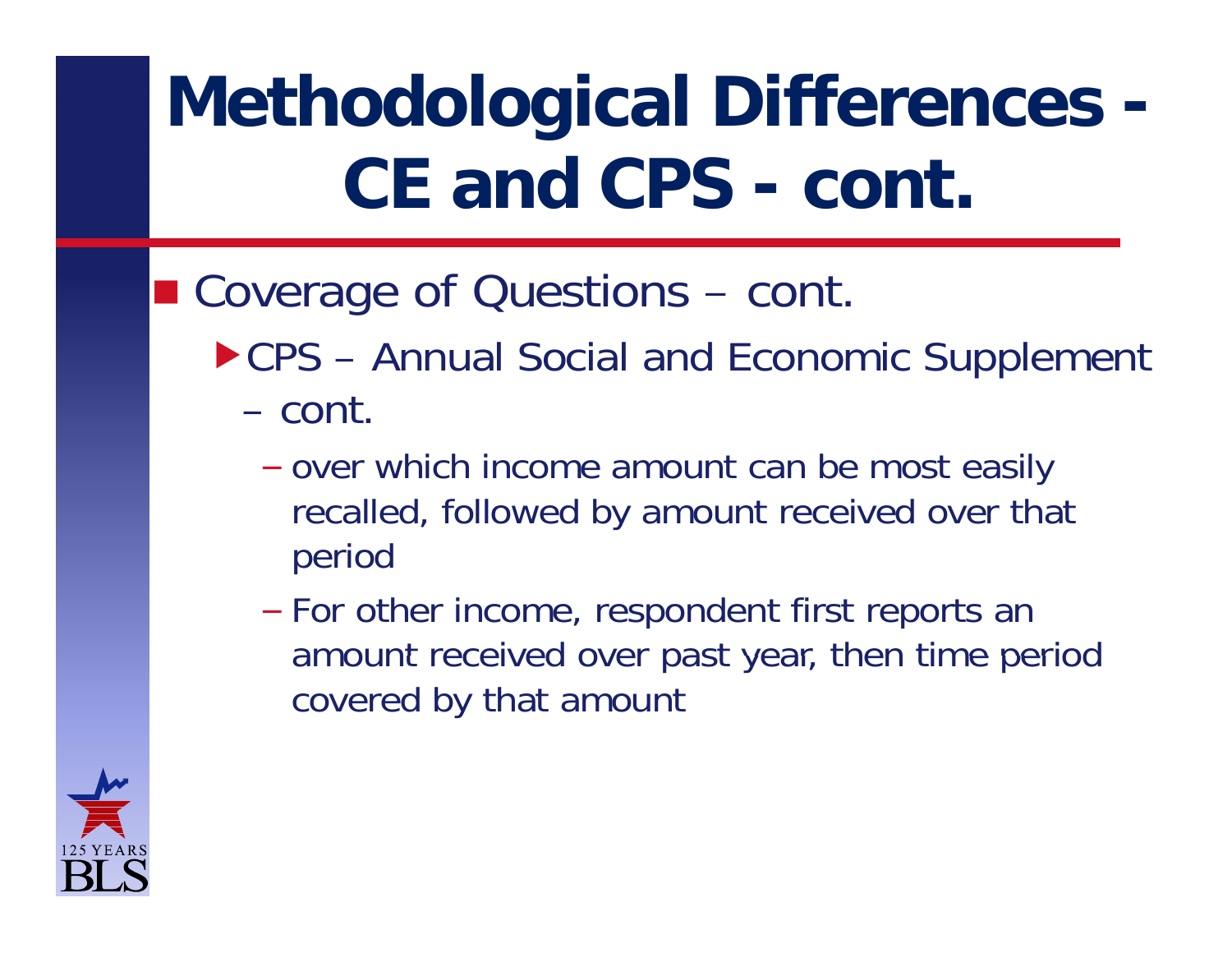### Design of Questions

- ▶ Wages and salaries
	- –- CE asks for amount received for all jobs together
	- –- CPS asks for amount from longest-held job first, then all other jobs combined
	- –- CE includes severance pay and military allotments, while CPS collects as part of miscellaneous income at end of instrument
- Nonfarm and farm business income (or loss)
	- CE asks for nonfarm business and farm income separately

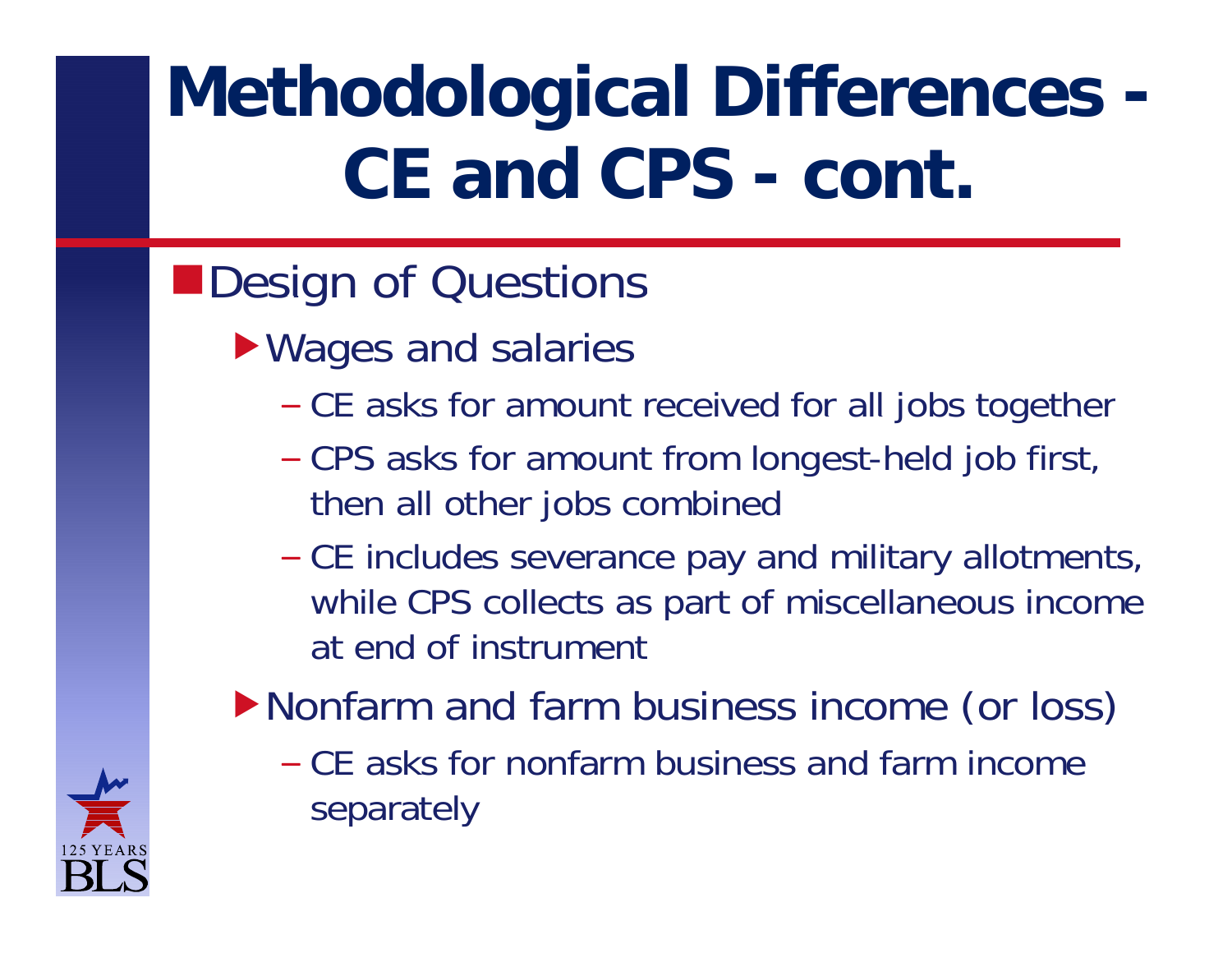- Nonfarm and farm business income (or loss) – cont.
	- CPS combines nonfarm and farm business income in one question, but distinguishes longest-held from all other
- Social Security and Railroad Retirement
	- –- CE collects payments in one question, and includes survivor and disability benefits as well as retirement benefits

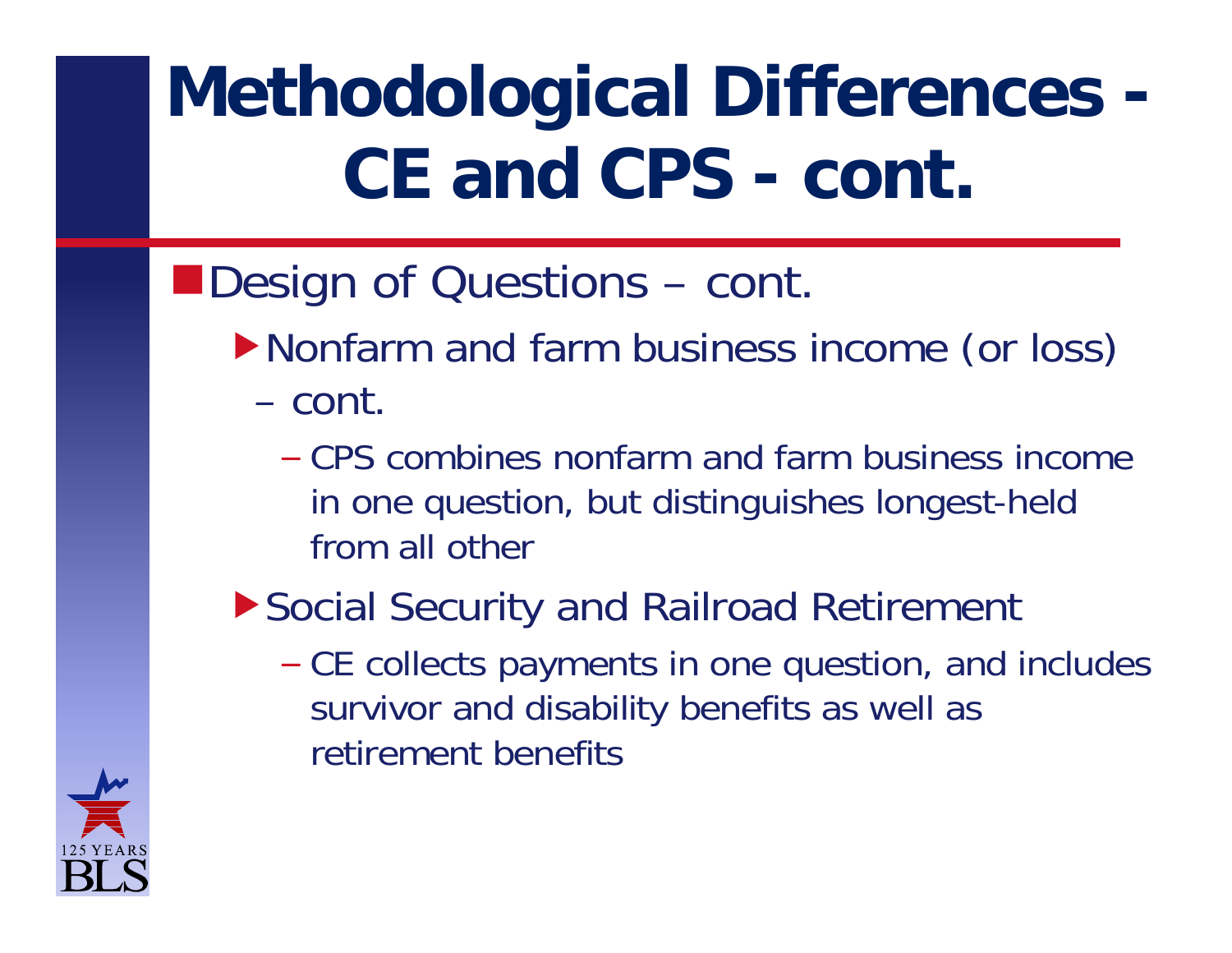#### ■Design of Questions – cont.

- ▶ Social Security and Railroad Retirement cont.
	- –- CPS collects Social Security payments received by household member directly or for child under 19 in household in one question
	- CPS collects Railroad Retirement as portion of three questions on retirement income, survivor benefits, and health/disability benefits



▶ Interest – CE and CPS questions are similar, however CPS probes for more sources of interest income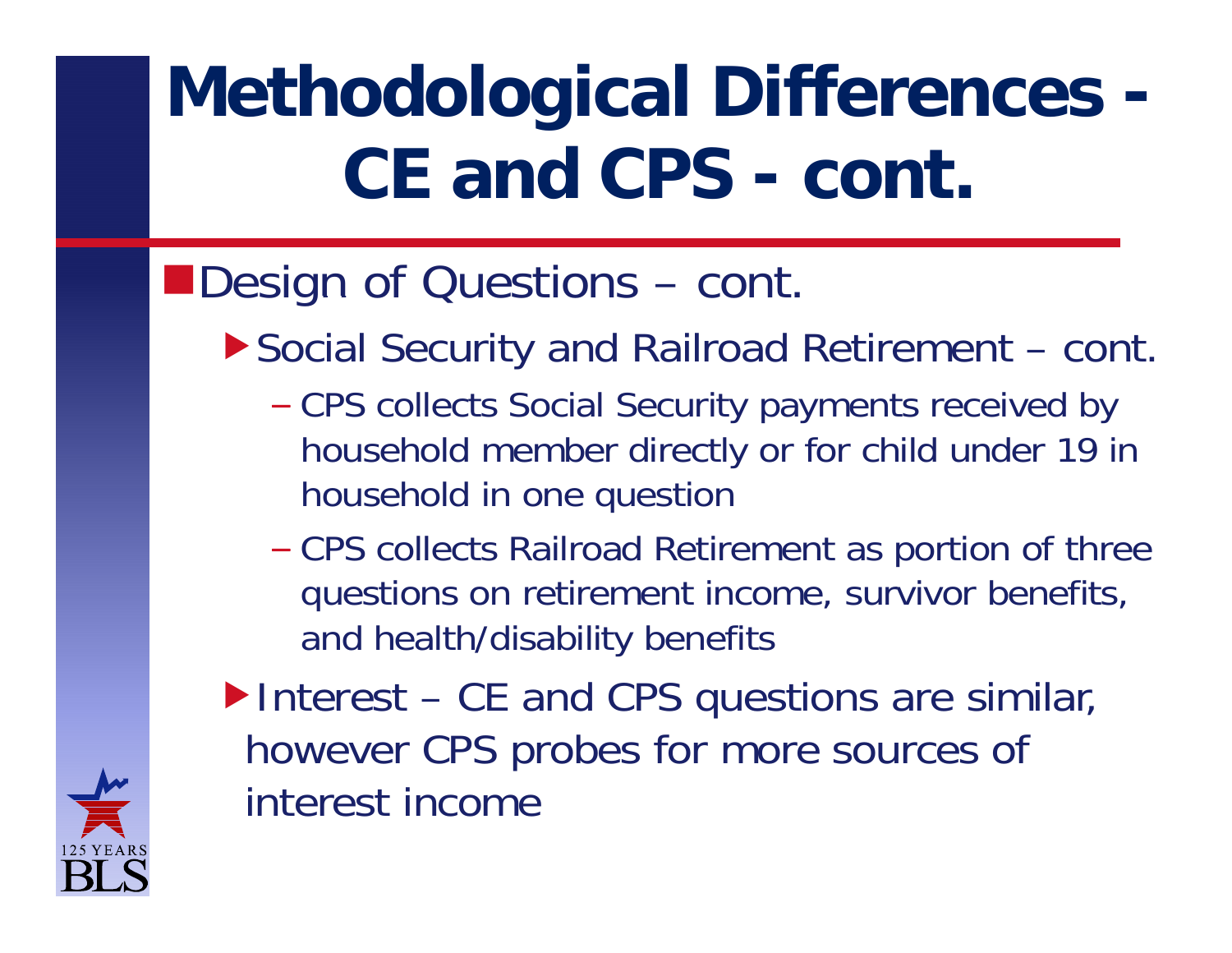- Dividends, royalties, estates and trusts
	- CE asks for amount received from these sources in one question
	- CPS asks for dividends from stocks and mutual funds separately
	- – CPS asks for trust and estate income in two places – one as a source for survivor benefits, the other as a class of property income
	- – CPS asks for net royalty income as a class of property income

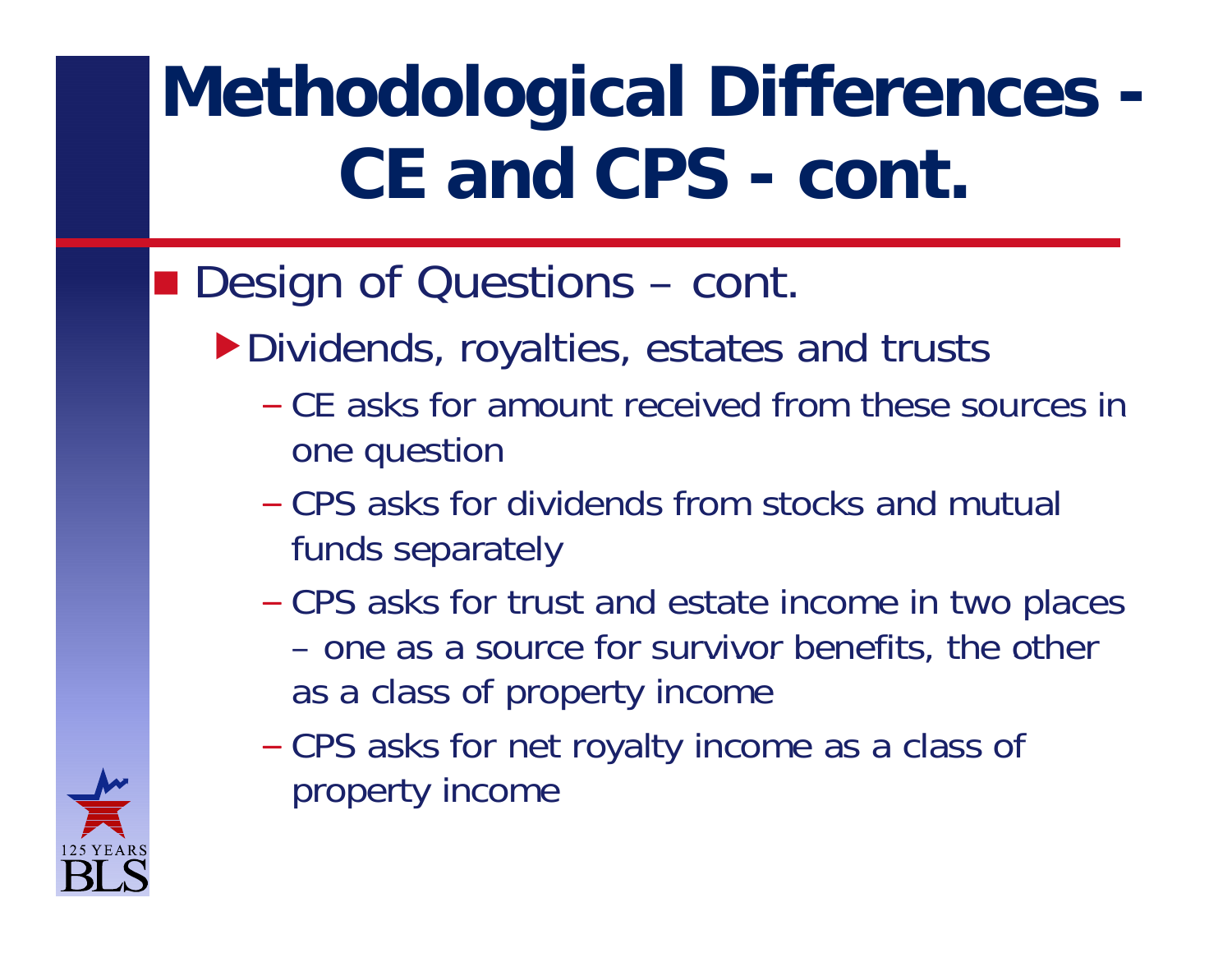- ▶ Pension and annuity income
	- –- CE asks for amount received, whether due to retirement, disability, or as a survivor benefit in one question
	- As with Railroad Retirement, CPS asks for such income as part of three questions on retirement income, survivor benefits, and health/disability benefits
	- – CPS asks for foreign government pension income as a source of miscellaneous income in final income question

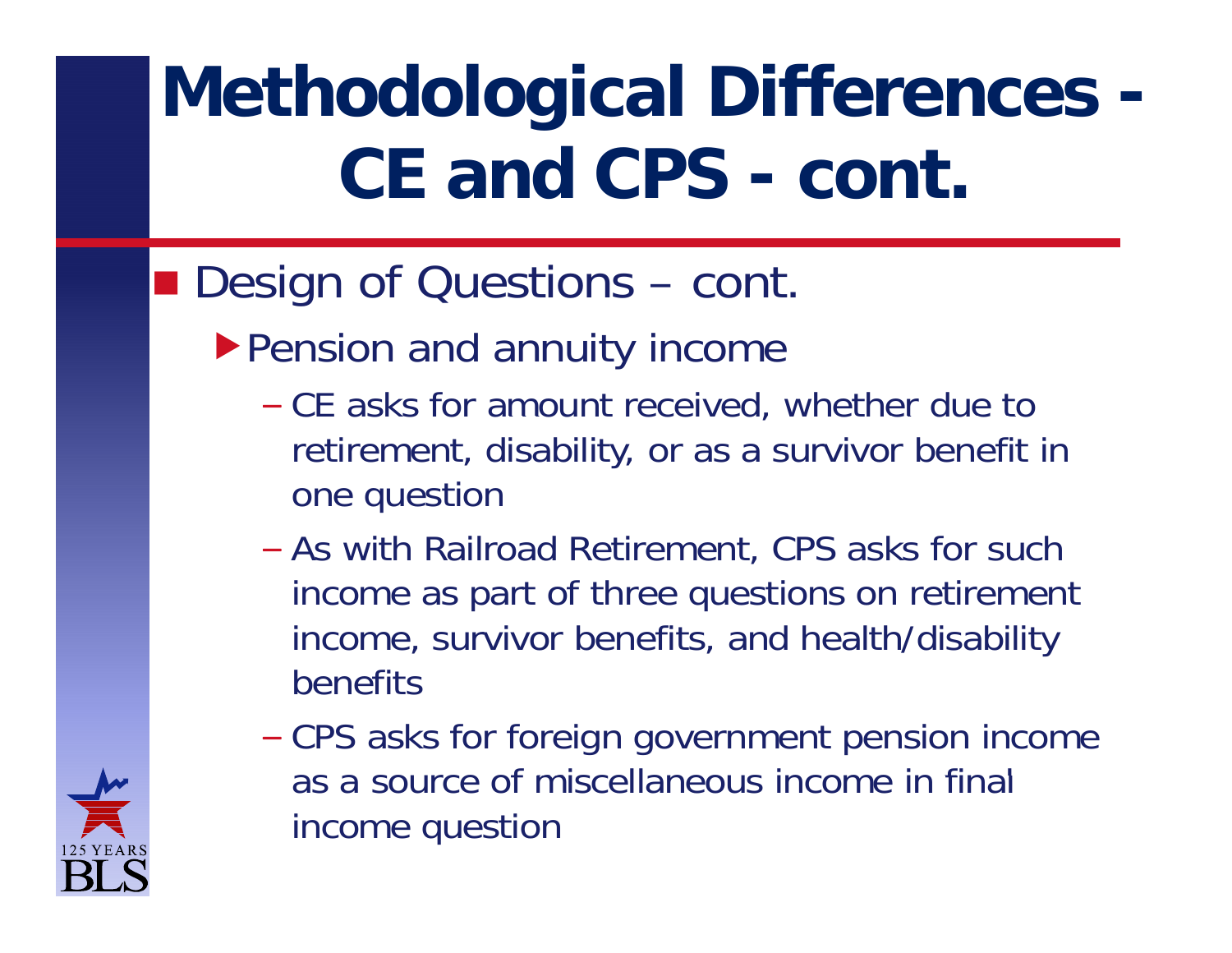#### **Design of Questions** – cont.

- **Diment compensation** 
	- –- CE asks for amount of unemployment compensation and supplemental unemployment compensation in one question
	- – CPS asks for amount in three questions – one for state or federal compensation, one for supplemental compensation, and one for union unemployment or strike benefits

#### ▶ Worker's compensation and Veteran's benefits

–- CE asks respondents to combine income from these sources, excluding retirement benefits from the latter

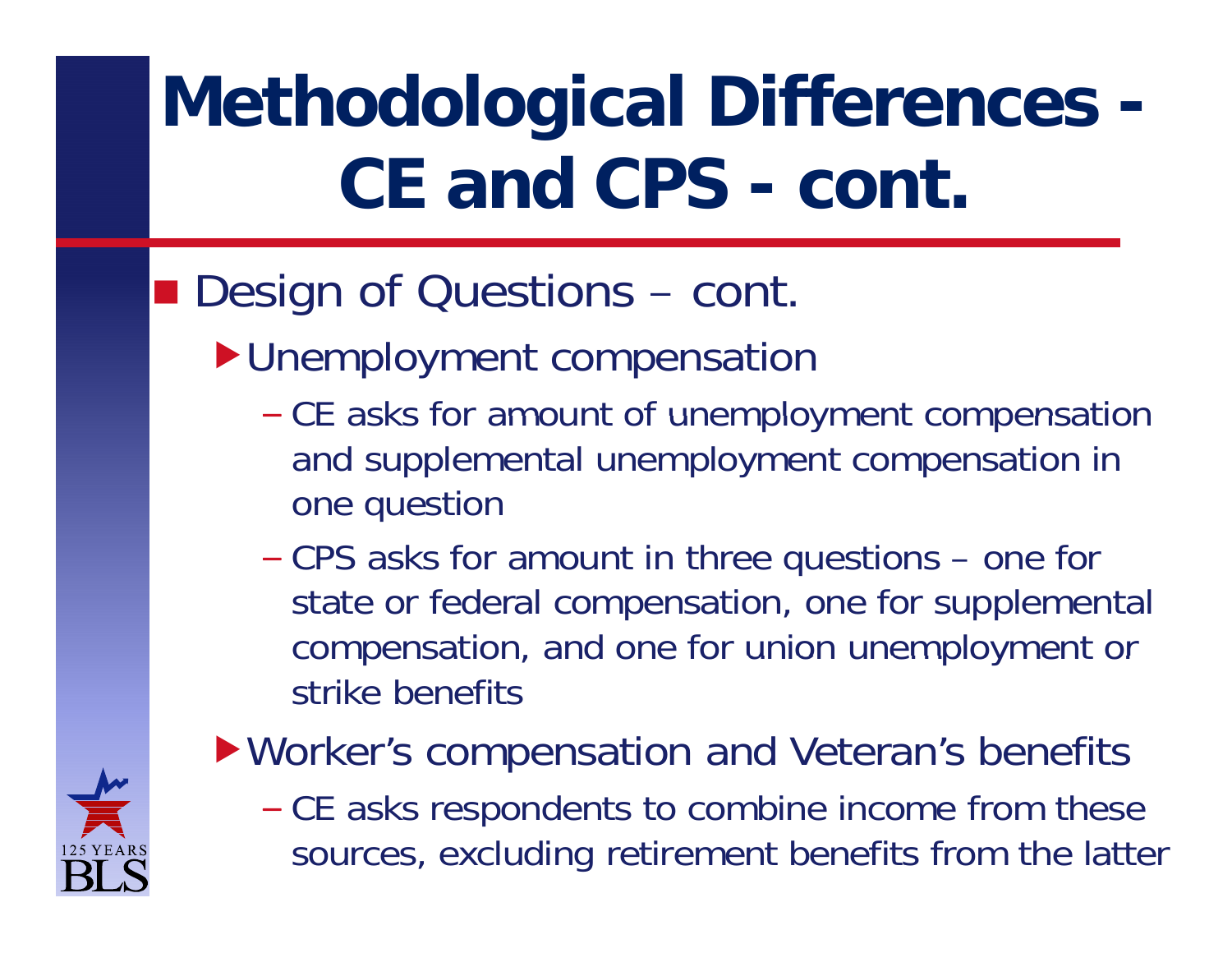- **Design of Questions** – cont.
	- ▶ Worker's compensation and Veteran's benefits cont.
		- – CPS asks for worker's compensation separately, and in association with survivor benefits and health/disability income
		- –CPS asks for veteran's benefits in its own question
	- $\blacktriangleright$  Public assistance
		- –- CE asks for amount received as public assistance or welfare in one question, though examples of sources have changed
			- 2002 AFDC, grants from Job Corps

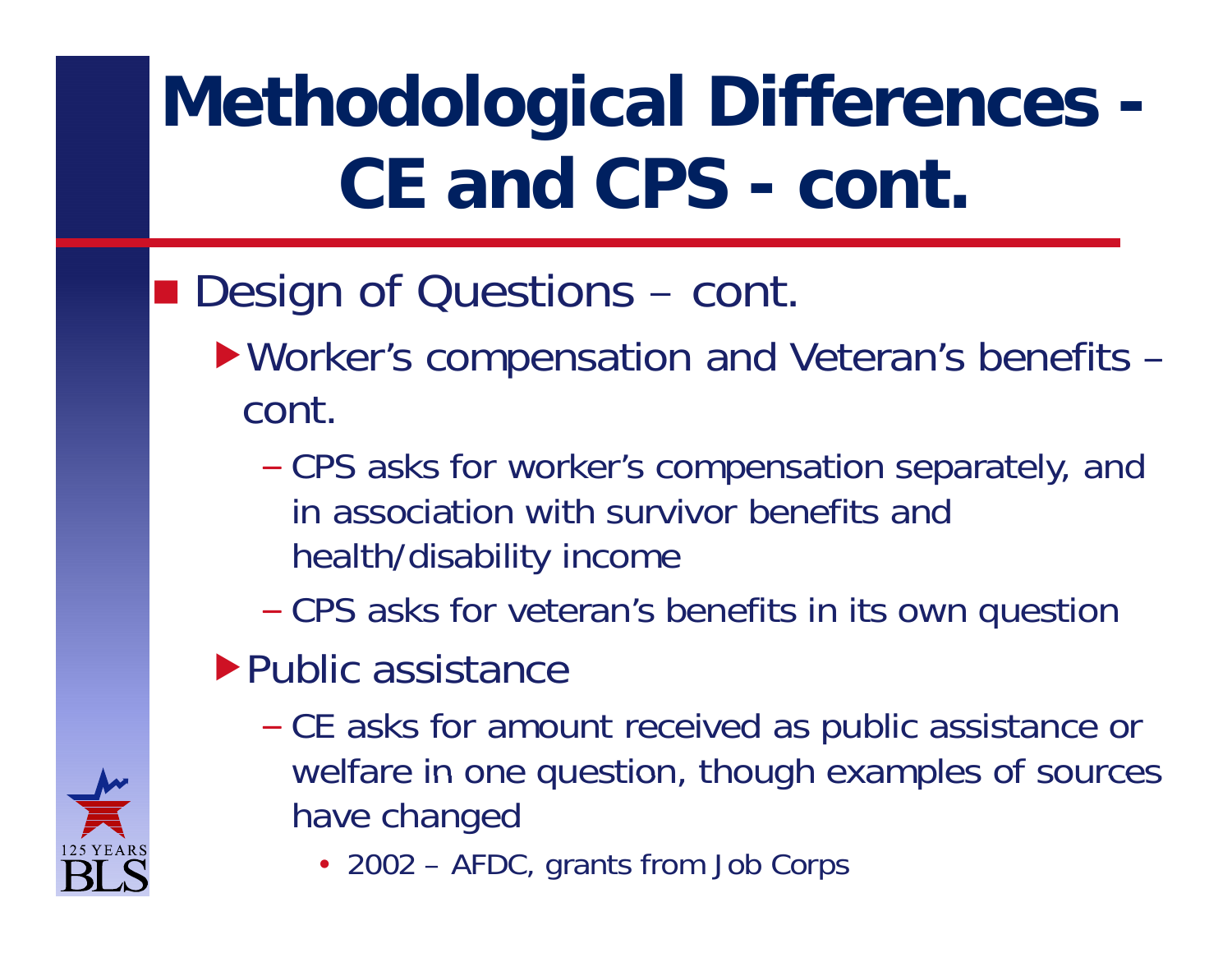- Public assistance cont.
	- –- CE asks for amount received as public assistance or welfare in one question, though examples of sources have changed – cont.
		- Post-2002 cash assistance from state/local program, such as TANF, or short term emergency help
	- CPS asks for cash assistance received from state/local program with name of representative state program as example
	- –- CPS also lists welfare, emergency assistance, and other short-term cash assistance among types of income included in miscellaneous income

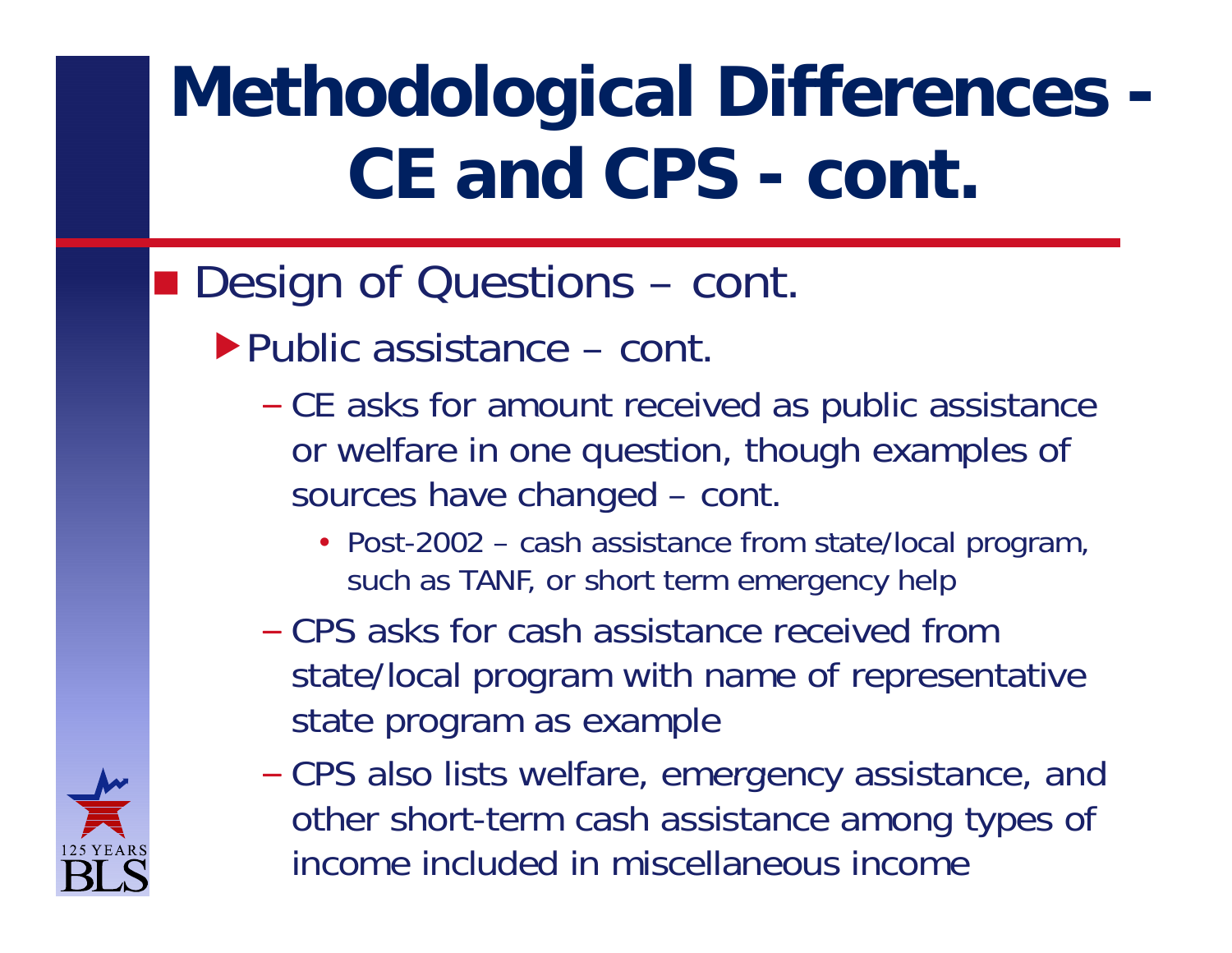- Rental income
	- – CE asks for rental income in two questions – one for income or loss from roomers or boarders, one for income or loss from other rental units
	- –- As part of property income question, CPS also asks for net income from rental property and receipts from roomers or boarders
- ▶ Regular income from alimony or other sources, such as persons outside of CU
	- CE asks for amount received from these sources in one question

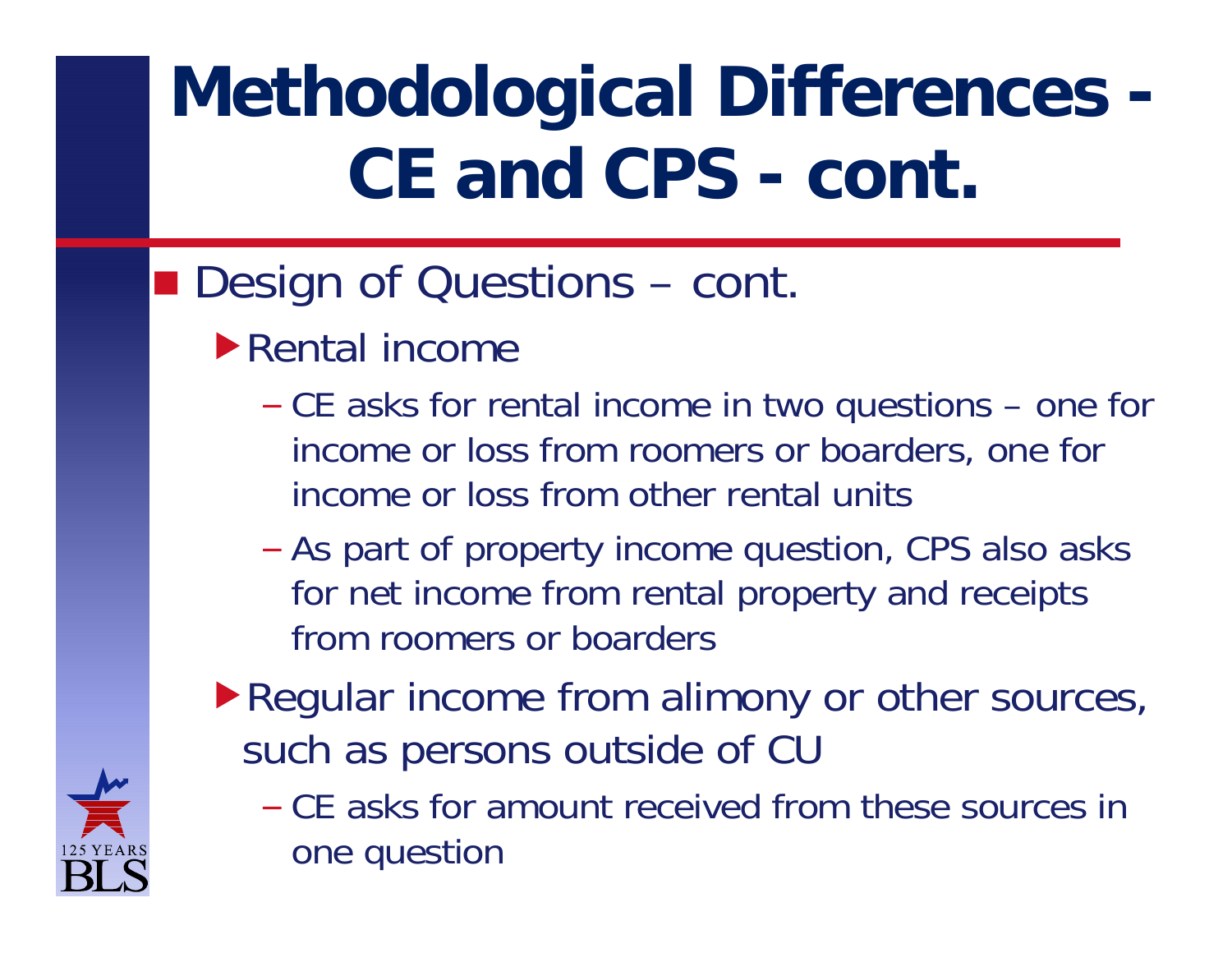- ▶ Regular income from alimony or other sources, such as persons outside of CU
	- CE asks for amount received from these sources in one question
	- – CPS asks for amount in two questions – one from alimony payments, one for regular financial assistance from friends or relatives not in household



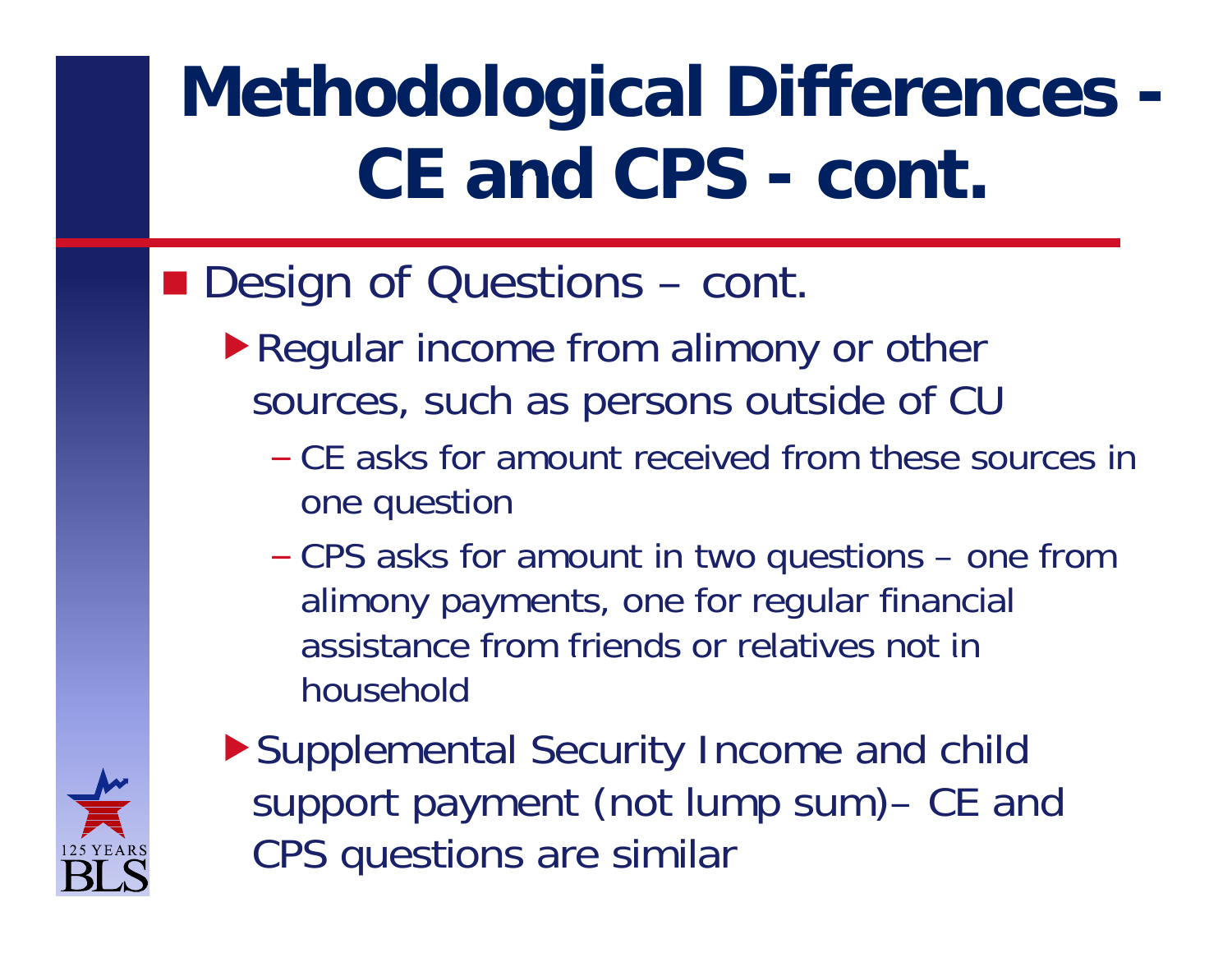- All other income (Miscellaneous income)
	- –- CE asks global other income question, with sources such as cash scholarships and fellowships, stipends not based on working, and care of foster children
	- –- All other income from a source not specified in previous questions is to be included in this global question
	- CPS asks for amounts for educational assistance which includes scholarships and grants; some assistance reported here, such as from nonhousehold members may be reported elsewhere in CE

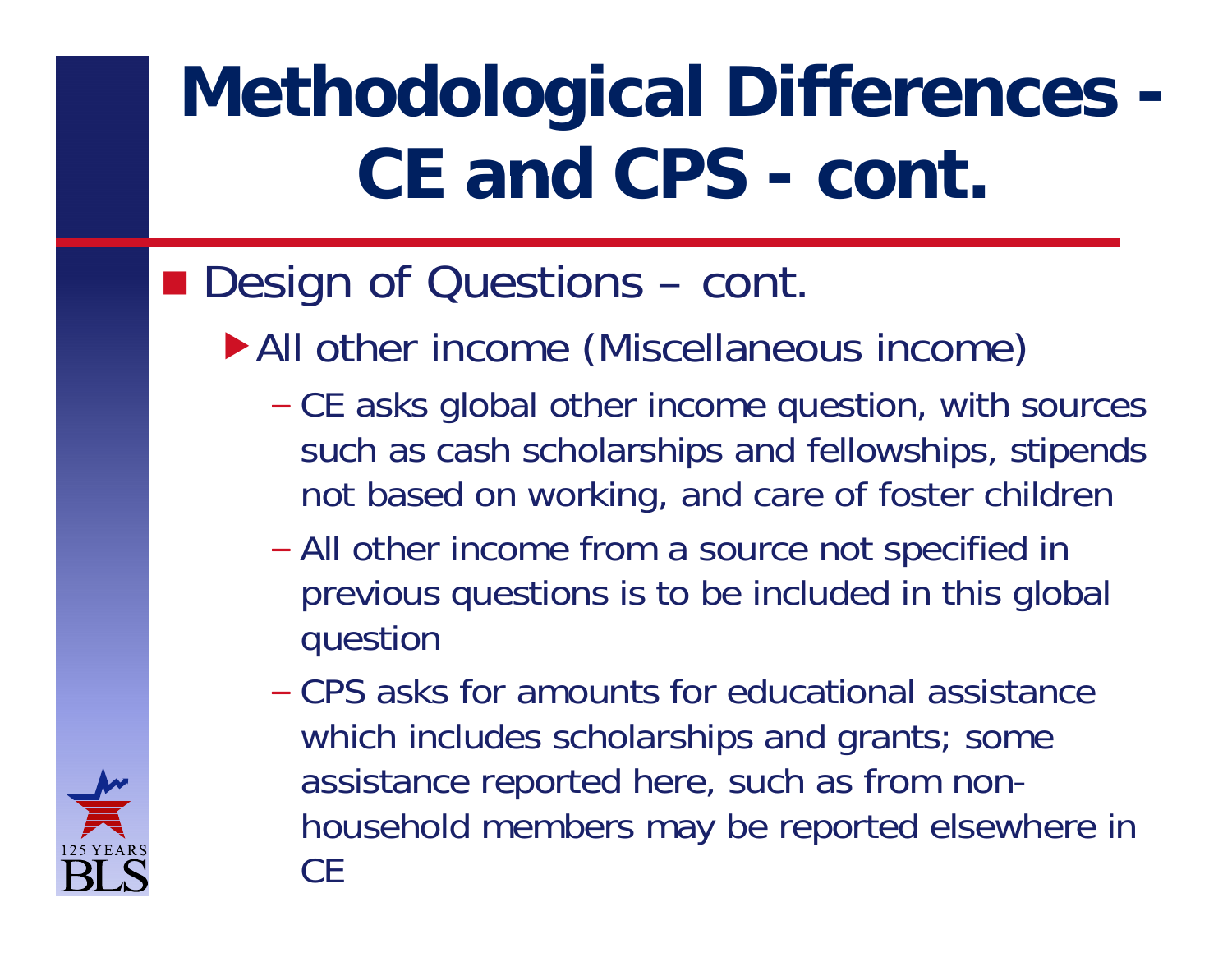- All other income (Miscellaneous income) cont.
	- – CPS asks for amount of foster child care payments and any other income not already covered in previous questions in the miscellaneous income question at end of instrument

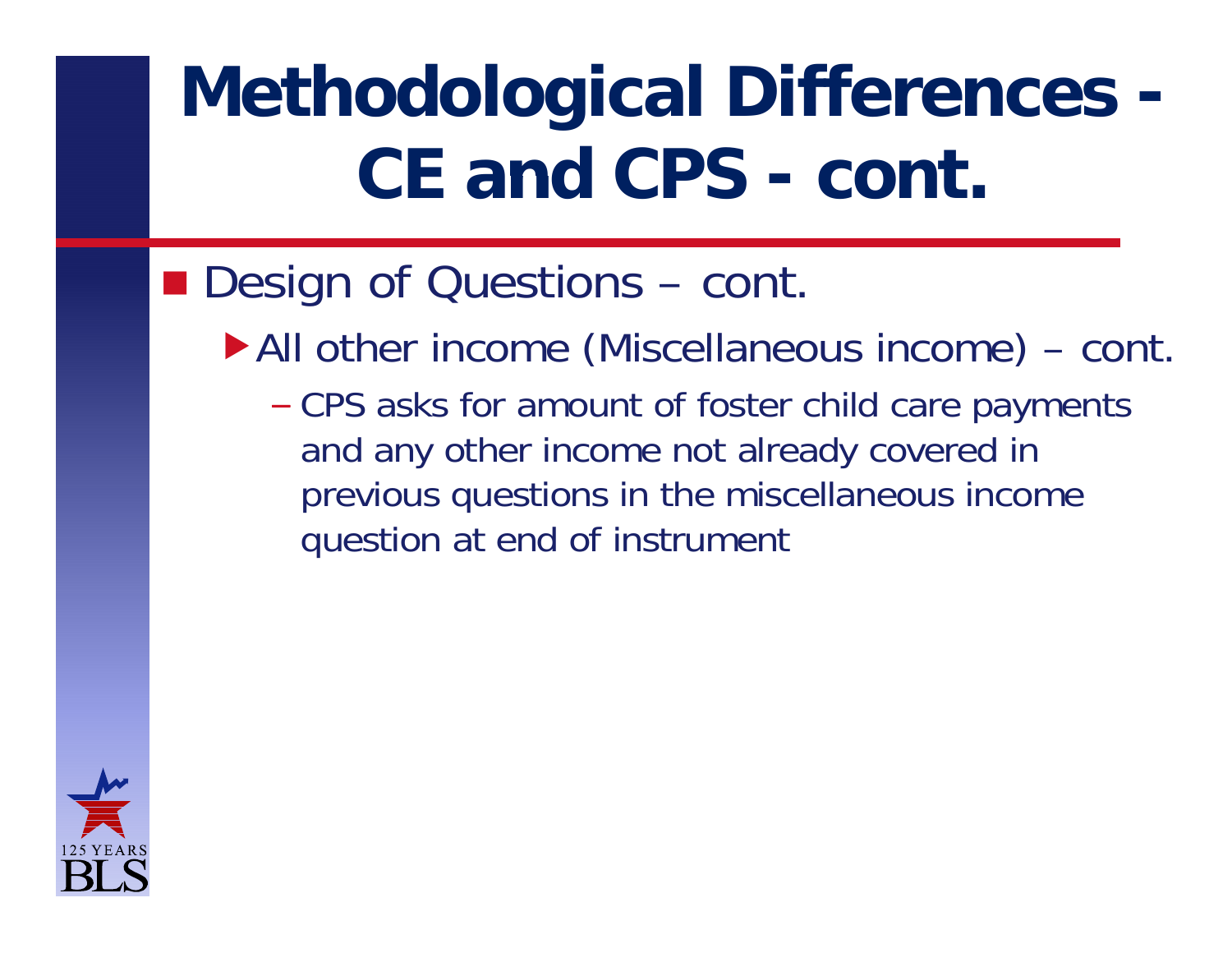# **Concordance of Income Items**

- **Total aggregate income** 
	- ▶ Wage and salary income
	- Nonfarm self-employment income
	- Farm self-employment income
	- ▶ Social Security and Railroad Retirement income
	- **Pensions and annuities**
	- **Interest**
	- Dividends, rents, royalties, estates and trusts
	- ▶ Child support

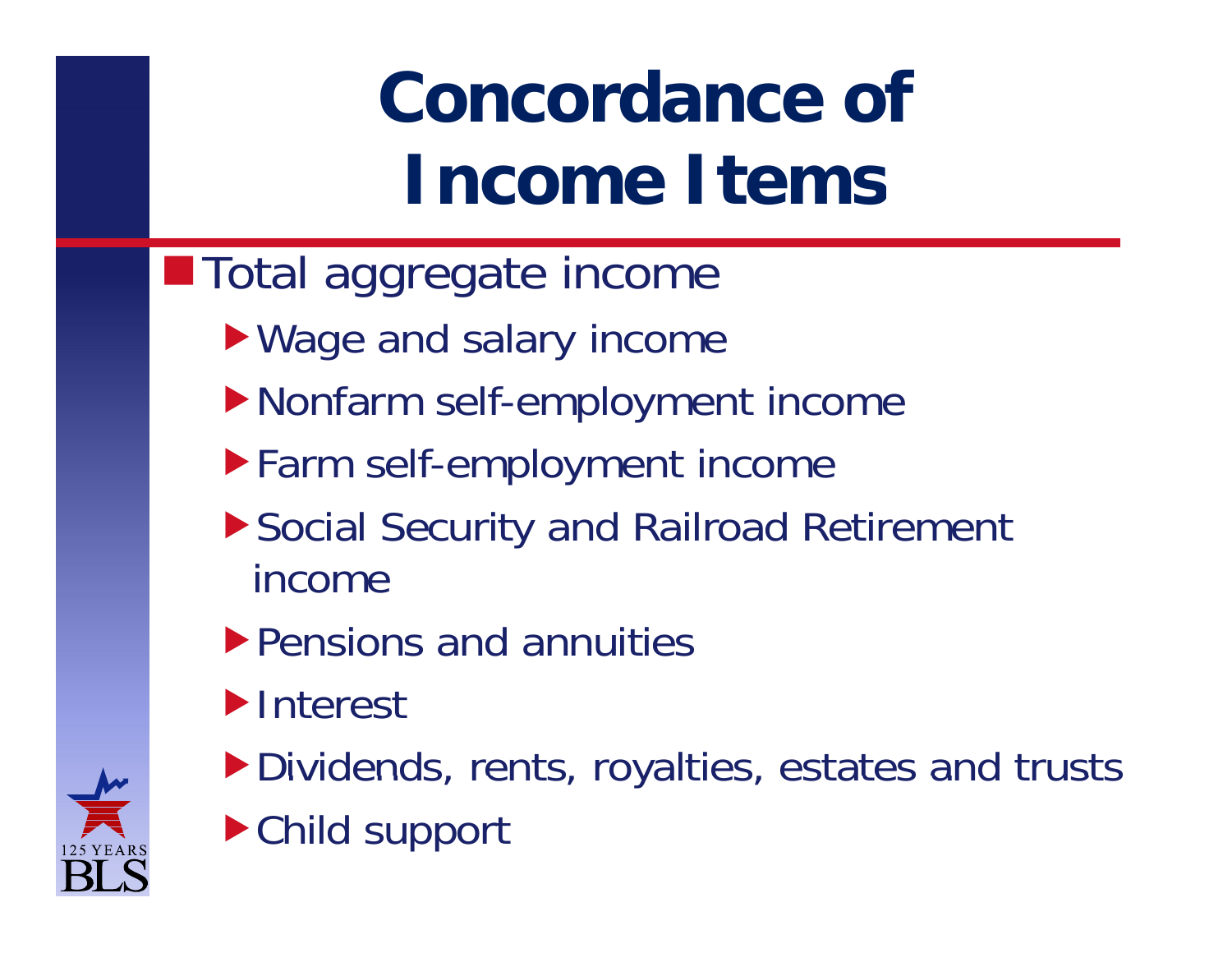#### **Concordance of Income Items–cont.**

- **Total aggregate income** – cont.
	- ▶ Supplemental Security Income
	- **I**Unemployment compensation
	- Workers' compensation and veterans' benefits
	- ▶ Public assistance
	- All other income, including accident & temporary insurance, educational assistance, alimony, financial assistance

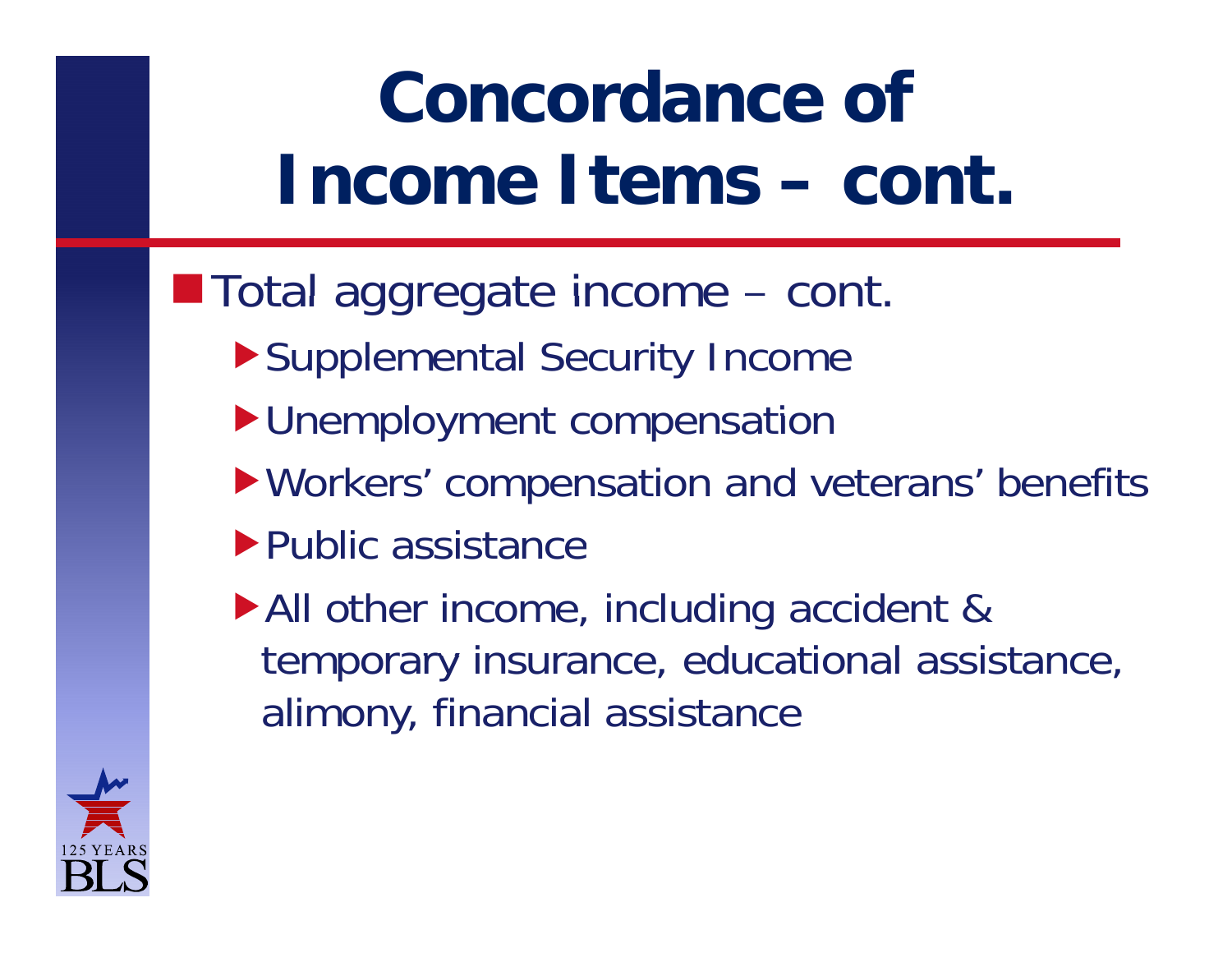### **Se ect o o C st ato s lection of CE Estimators**

#### $\blacksquare$  CE – Ref Yr.

Estimates are based on income reported in interviews 2 and 5 in January of the year following the reference year. Thus, for 2004, estimates are based on income reported in 2nd and 5th interviews conducted in January 2005.

 $\blacksquare$  CE – Jan Ref Yr.  $+1$ 

Estimates are based on income reported in interviews 2 and 5 in January of the year following the reference year. Thus, for 2004,

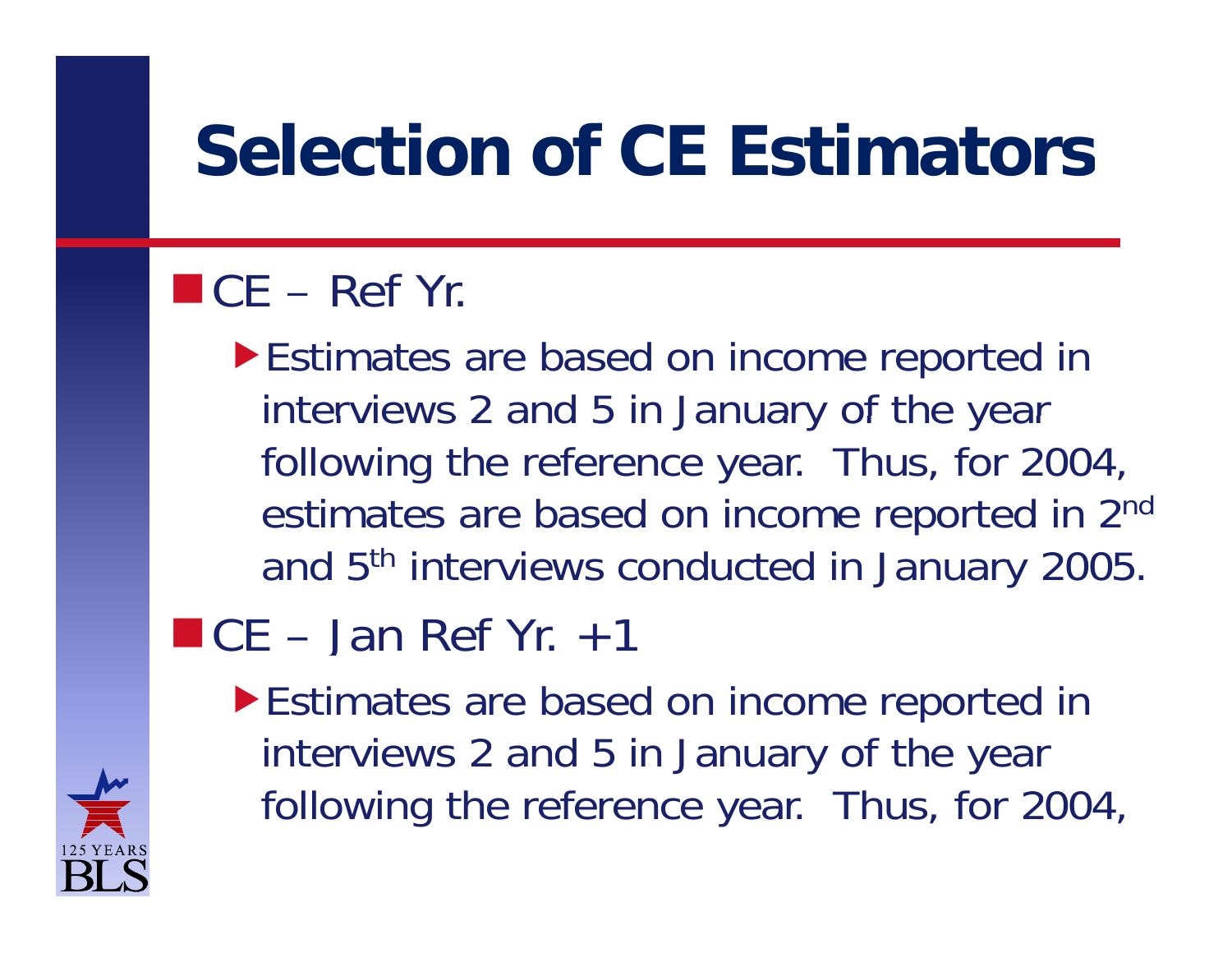#### **Selection of CE Estimators –cont.**

#### $\blacksquare$  CE – Jan Ref Yr.  $+1$  – cont.

- ▶ estimates are based on income reported in 2<sup>nd</sup> and 5<sup>th</sup> interviews conducted in January 2005.
- $C = Oct$  Ref Yr. Apr Ref Yr.  $+1$ 
	- $\blacktriangleright$  Estimates are based on income reported in interviews 2 and 5 between October of the reference year and April of the year following the reference year. Thus, for 2004, estimates are based on income reported in 2<sup>nd</sup> and 5<sup>th</sup> interviews conducted between October 2004 and April 2005.

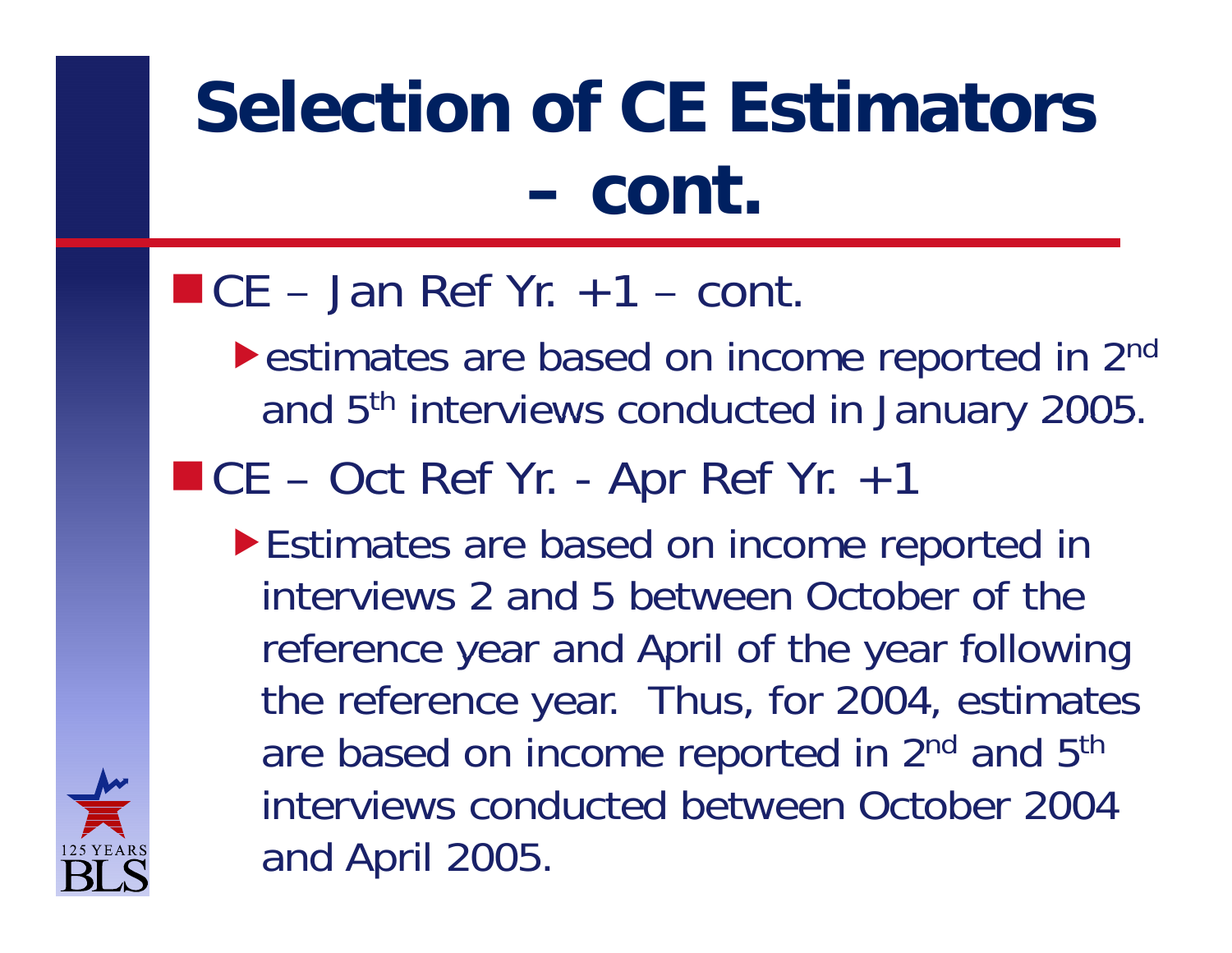# **Analy y sis b Source of Income**

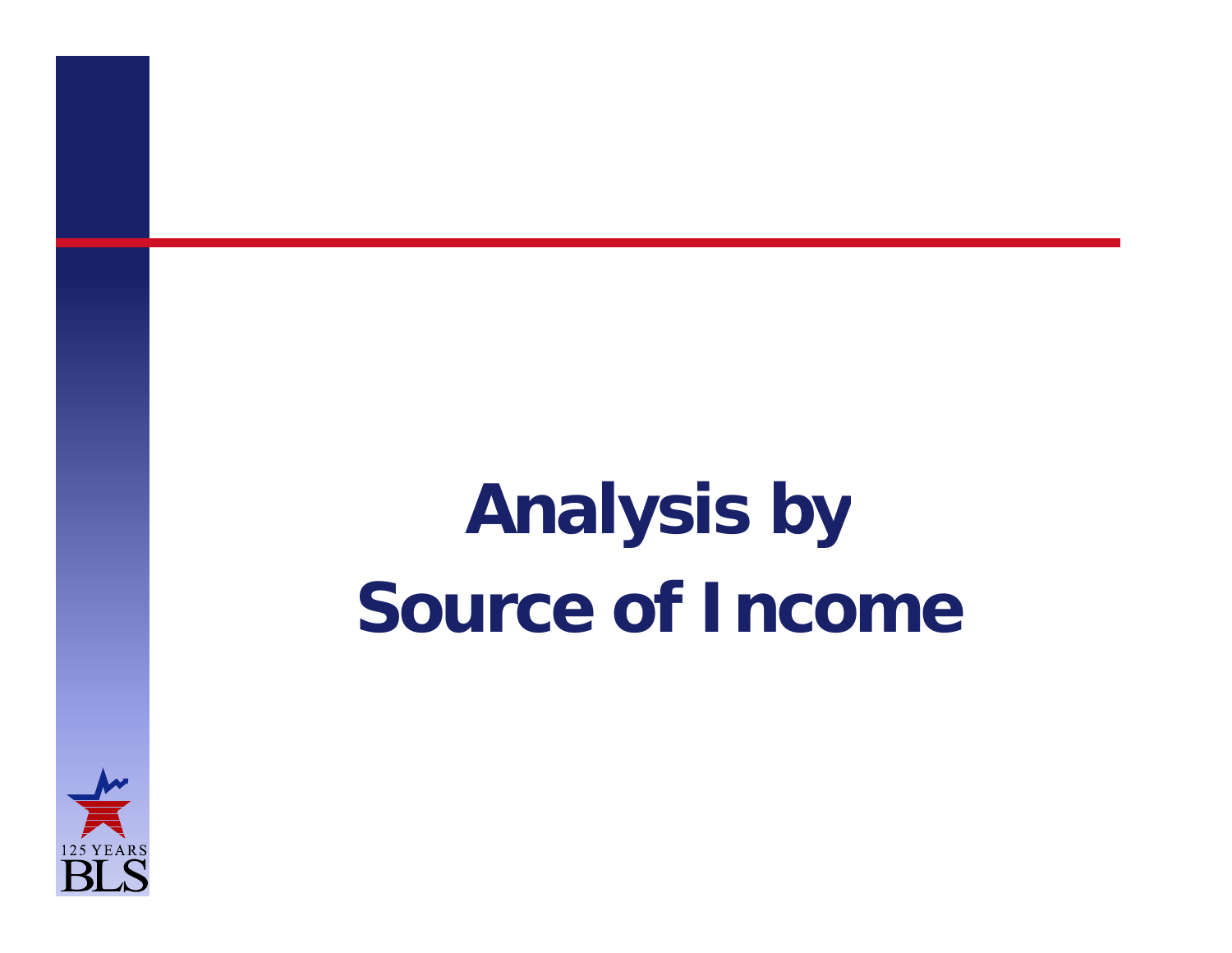### **Total income**

**CE/CPS Ratio for Total Income**



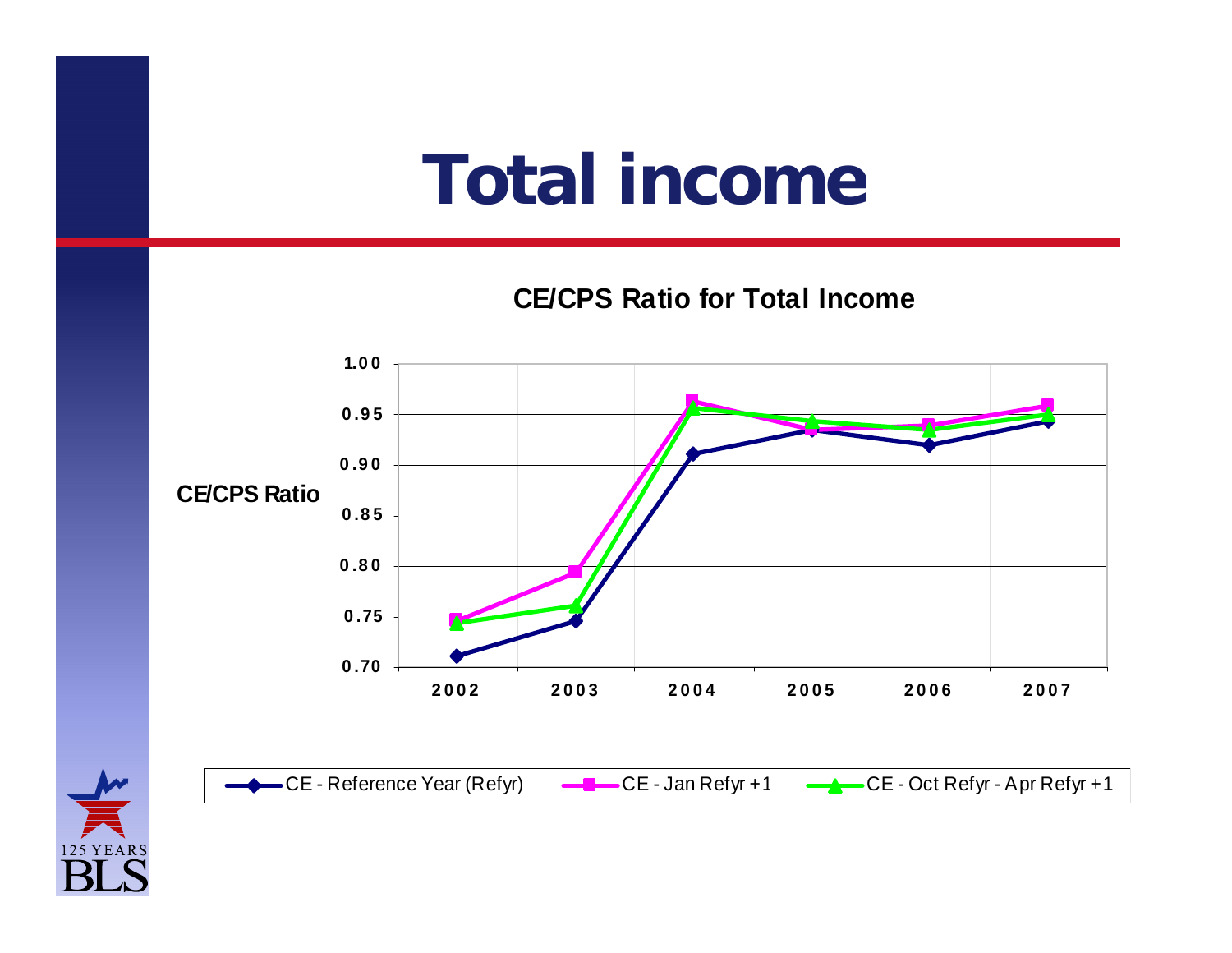### **Total income**

|                                           | Aggregate          | CE/CPS       | Percent      |
|-------------------------------------------|--------------------|--------------|--------------|
|                                           | (billions of \$)   | ratio        | imputed      |
| 2007                                      |                    |              |              |
| <b>CPS</b>                                | 8,013.6            |              | 32.3         |
| CE - Reference Year 2007<br>CE - Jan 2008 | 7,559.1            | 94.3         | 40.4<br>44.6 |
|                                           | 7,674.0<br>7,610.1 | 95.8<br>95.0 | 39.1         |
| CE - Oct 2007 - Apr 2008                  |                    |              |              |
| 2006                                      |                    |              |              |
| <b>CPS</b>                                | 7,800.6            |              | 33.0         |
| CE - Reference Year 2006                  | 7,170.8            | 91.9         | 39.3         |
| CE - Jan 2007                             | 7,332.3            | 94.0         | 39.5         |
| CE - Oct 2006 - Apr 2007                  | 7,286.8            | 93.4         | 38.3         |
|                                           |                    |              |              |
| 2005                                      |                    |              |              |
| <b>CPS</b>                                | 7,352.4            |              | 31.6         |
| CE - Reference Year 2005                  | 6,872.5            | 93.5         | 37.1         |
| CE - Jan 2006                             | 6,872.1            | 93.5         | 37.0         |
| CE - Oct 2005 - Apr 2006                  | 6,940.3            | 94.4         | 36.5         |
| 2004                                      |                    |              |              |
| <b>CPS</b>                                | 6,939.6            |              | 33.7         |
| CE - Reference Year 2004                  | 6,322.2            | 91.1         | 37.6         |
| CE - Jan 2005                             | 6,689.9            | 96.4         | 35.5         |
| CE - Oct 2004 - Apr 2005                  | 6,636.6            | 95.6         | 35.6         |
|                                           |                    |              |              |
| 2003                                      |                    |              |              |
| <b>CPS</b>                                | 6,707.2            |              |              |
| CE - Reference Year 2003                  | 5,007.9            | 74.7         |              |
| CE - Jan 2004                             | 5,328.2            | 79.4         |              |
| CE - Oct 2003 - Apr 2004                  | 5,109.5            | 76.2         |              |
| 2002                                      |                    |              |              |
| <b>CPS</b>                                | 6,515.7            |              |              |
| CE - Reference Year 2002                  | 4,629.0            | 71.0         |              |
| CE - Jan 2003                             | 4,858.1            | 74.6         |              |
| CE - Oct 2002 - Apr 2003                  | 4,838.7            | 74.3         |              |
|                                           |                    |              |              |

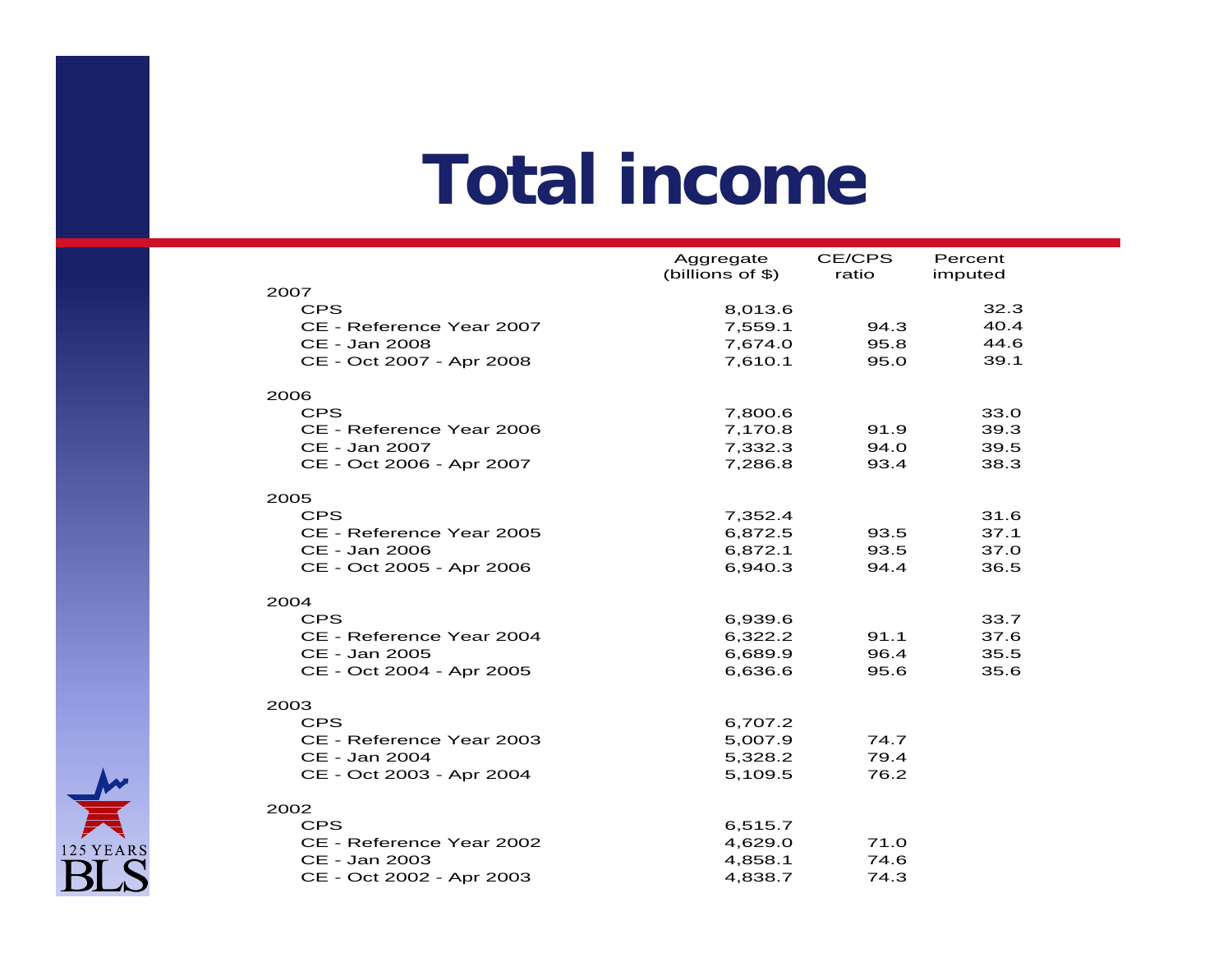### **Percentage Distribution of CE Income by Source 2007 Oct Refyr Source, 2007, Refyr - Apr Refyr <sup>+</sup> 1**

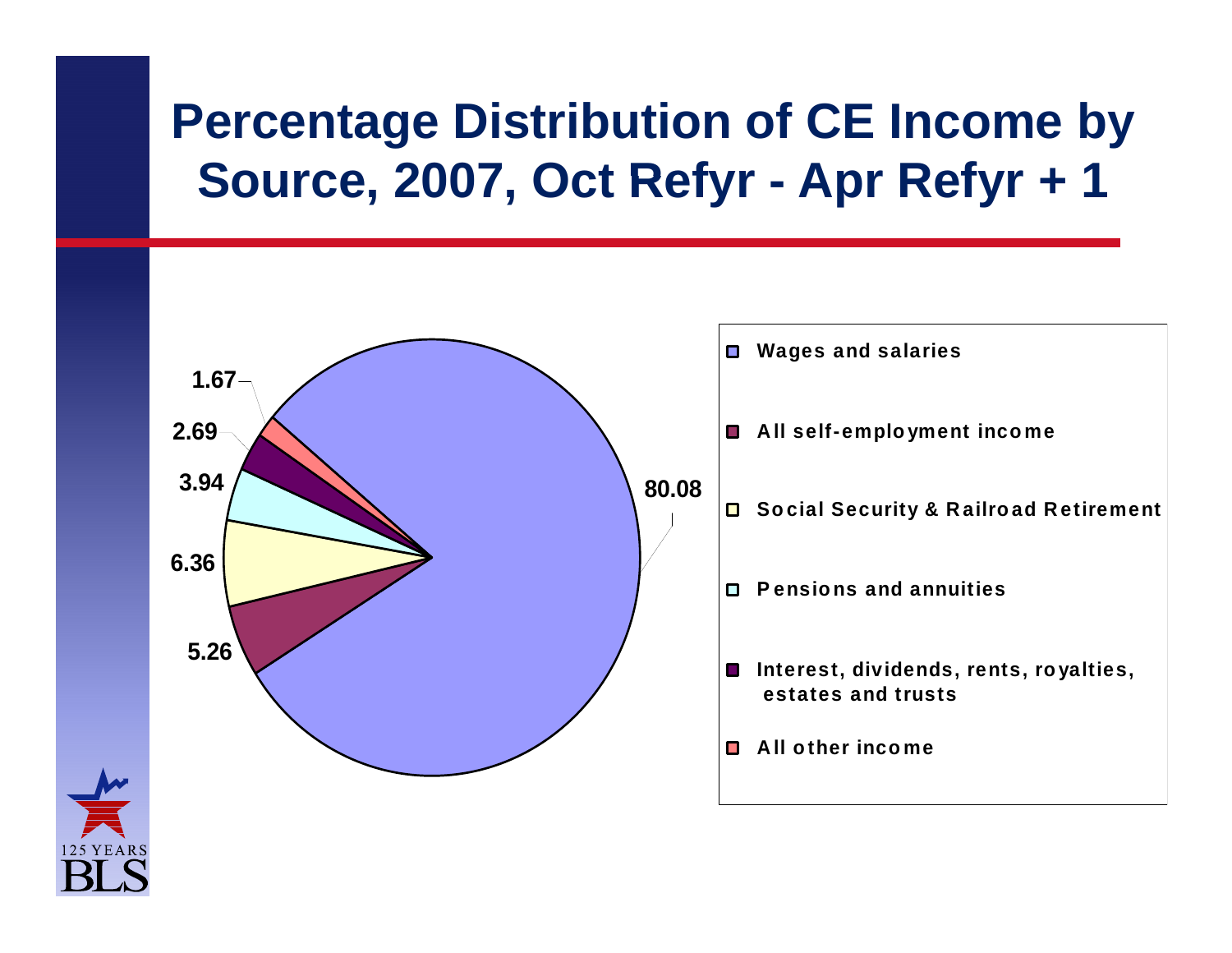### **Wage and salary income and**

|                          | Aggregate          | <b>CE/CPS</b> | Percent |
|--------------------------|--------------------|---------------|---------|
|                          | (billions of $$$ ) | ratio         | imputed |
| 2007                     |                    |               |         |
| <b>CPS</b>               | 6,141.5            |               | 29.4    |
| CE - Reference Year 2007 | 6,047.3            | 98.5          | 40.6    |
| CE - Jan 2008            | 6,179.7            | 100.6         | 45.9    |
| CE - Oct 2007 - Apr 2008 | 6,094.2            | 99.2          | 39.2    |
|                          |                    |               |         |
| 2006                     |                    |               |         |
| <b>CPS</b>               | 5,967.4            |               | 30.2    |
| CE - Reference Year 2006 | 5,718.6            | 95.8          | 39.7    |
| CE - Jan 2007            | 5,994.1            | 100.4         | 38.5    |
| CE - Oct 2006 - Apr 2007 | 5,815.2            | 97.5          | 38.7    |
|                          |                    |               |         |
| 2005                     |                    |               |         |
| <b>CPS</b>               | 5,630.6            |               | 28.9    |
| CE - Reference Year 2005 | 5,432.6            | 96.5          | 37.8    |
| CE - Jan 2006            | 5,394.3            | 95.8          | 37.0    |
| CE - Oct 2005 - Apr 2006 | 5,522.8            | 98.1          | 36.8    |
| 2004                     |                    |               |         |
| <b>CPS</b>               | 5,346.6            |               | 31.3    |
| CE - Reference Year 2004 | 5,021.3            | 93.9          | 38.6    |
| CE - Jan 2005            | 5,119.7            | 95.8          | 36.5    |
| CE - Oct 2004 - Apr 2005 | 5,206.3            | 97.4          | 36.0    |
|                          |                    |               |         |
| 2003                     |                    |               |         |
| <b>CPS</b>               | 5,157.1            |               |         |
| CE - Reference Year 2003 | 4,042.1            | 78.4          |         |
| CE - Jan 2004            | 4,295.7            | 83.3          |         |
| CE - Oct 2003 - Apr 2004 | 4,125.7            | 80.0          |         |
|                          |                    |               |         |
| 2002                     |                    |               |         |
| <b>CPS</b>               | 5,078.4            |               |         |
| CE - Reference Year 2002 | 3,736.3            | 73.6          |         |
| CE - Jan 2003            | 3,880.9            | 76.4          |         |
| CE - Oct 2002 - Apr 2003 | 3,890.2            | 76.6          |         |
|                          |                    |               |         |

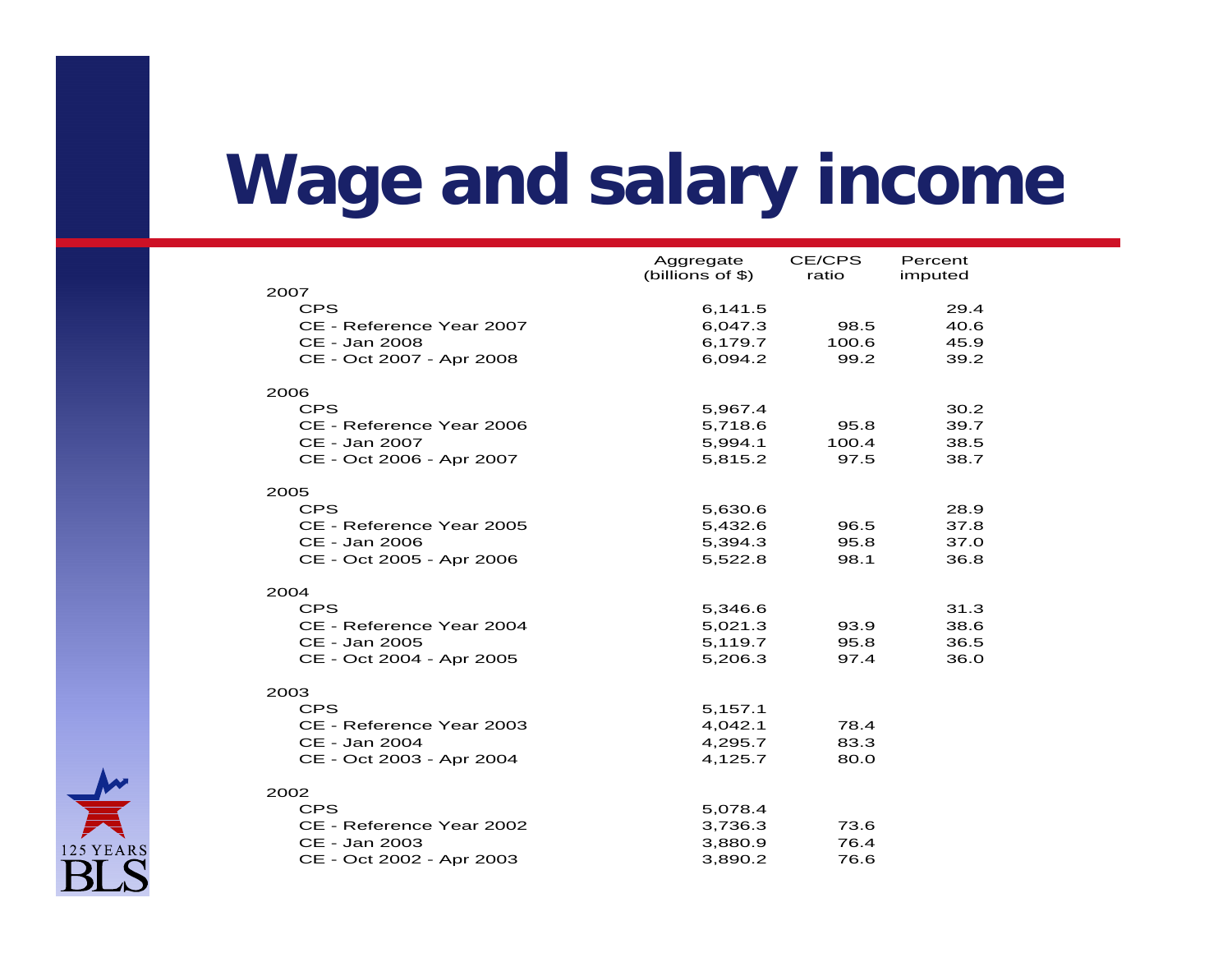# **Nonfarm self-employment income employment**

|                          | Aggregate<br>(billions of $$$ ) | CE/CPS<br>ratio | Percent<br>imputed |
|--------------------------|---------------------------------|-----------------|--------------------|
| 2007                     |                                 |                 |                    |
| <b>CPS</b>               | 390.6                           |                 | 42.7               |
| CE - Reference Year 2007 | 390.8                           | 100.1           | 70.1               |
| CE - Jan 2008            | 307.2                           | 78.7            | 72.8               |
| CE - Oct 2007 - Apr 2008 | 369.3                           | 94.6            | 75.0               |
|                          |                                 |                 |                    |
| 2006                     |                                 |                 |                    |
| <b>CPS</b>               | 407.7                           |                 | 44.2               |
| CE - Reference Year 2006 | 414.0                           | 101.5           | 65.0               |
| CE - Jan 2007            | 445.0                           | 109.1           | 75.3               |
| CE - Oct 2006 - Apr 2007 | 380.1                           | 93.2            | 65.1               |
| 2005                     |                                 |                 |                    |
| <b>CPS</b>               | 366.5                           |                 | 41.0               |
| CE - Reference Year 2005 | 430.1                           | 117.4           | 56.4               |
| CE - Jan 2006            | 558.5                           | 152.4           | 58.9               |
| CE - Oct 2005 - Apr 2006 | 423.4                           | 115.5           | 57.2               |
|                          |                                 |                 |                    |
| 2004<br><b>CPS</b>       | 321.7                           |                 | 43.0               |
| CE - Reference Year 2004 | 338.4                           | 105.2           | 57.1               |
| CE - Jan 2005            | 566.6                           | 176.1           | 53.9               |
| CE - Oct 2004 - Apr 2005 | 435.1                           | 135.2           | 58.7               |
|                          |                                 |                 |                    |
| 2003                     |                                 |                 |                    |
| <b>CPS</b>               | 331.6                           |                 |                    |
| CE - Reference Year 2003 | 194.6                           | 58.7            |                    |
| CE - Jan 2004            | 210.7                           | 63.5            |                    |
| CE - Oct 2003 - Apr 2004 | 194.3                           | 58.6            |                    |
| 2002                     |                                 |                 |                    |
| <b>CPS</b>               | 302.6                           |                 |                    |
| CE - Reference Year 2002 | 197.8                           | 65.4            |                    |
| CE - Jan 2003            | 204.3                           | 67.5            |                    |
| CE - Oct 2002 - Apr 2003 | 198.6                           | 65.6            |                    |

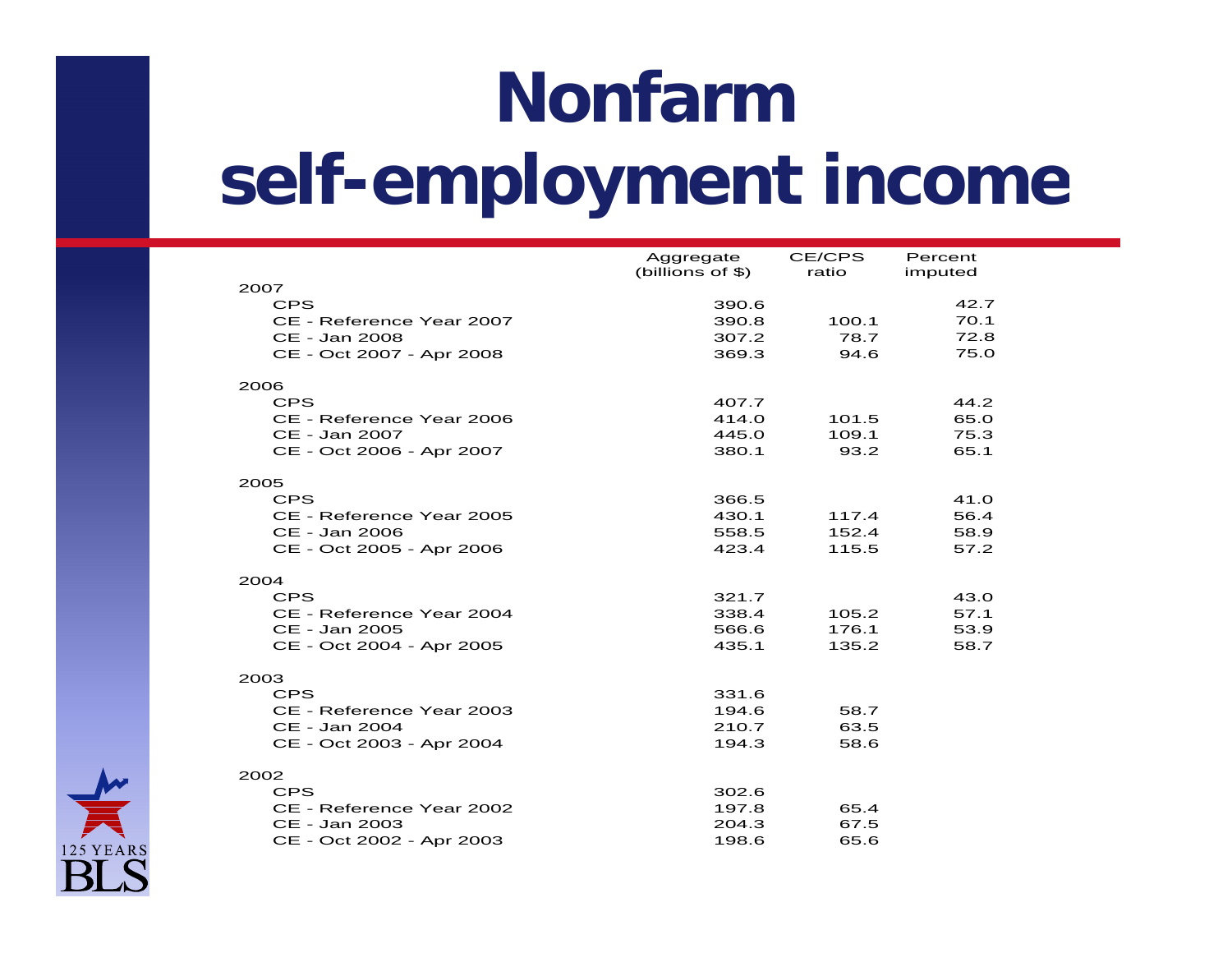### **Farm self-employment income**

|                          | Aggregate        | CE/CPS | Percent |
|--------------------------|------------------|--------|---------|
|                          | (billions of \$) | ratio  | imputed |
| 2007                     |                  |        |         |
| <b>CPS</b>               | 29.9             |        | 51.3    |
| CE - Reference Year 2007 | 23.1             | 77.3   | 54.0    |
| CE - Jan 2008            | 16.5             | 55.1   | 65.2    |
| CE - Oct 2007 - Apr 2008 | 30.8             | 103.0  | 40.7    |
| 2006                     |                  |        |         |
| <b>CPS</b>               | 31.7             |        | 51.0    |
| CE - Reference Year 2006 | 14.7             | 46.5   | 65.7    |
| CE - Jan 2007            | 13.1             | 41.5   | 78.6    |
| CE - Oct 2006 - Apr 2007 | 26.7             | 84.3   | 34.4    |
| 2005                     |                  |        |         |
| <b>CPS</b>               | 37.3             |        | 63.3    |
| CE - Reference Year 2005 | 12.5             | 33.7   | 82.3    |
| CE - Jan 2006            | 20.1             | 53.9   | 39.9    |
| CE - Oct 2005 - Apr 2006 | 10.6             | 28.5   | 42.1    |
| 2004                     |                  |        |         |
| <b>CPS</b>               | 29.0             |        | 56.1    |
| CE - Reference Year 2004 | 22.6             | 77.8   | 64.1    |
| CE - Jan 2005            | 15.7             | 54.0   | 51.9    |
| CE - Oct 2004 - Apr 2005 | 11.3             | 38.9   | 63.3    |
|                          |                  |        |         |
| 2003                     |                  |        |         |
| <b>CPS</b>               | 28.0             |        |         |
| CE - Reference Year 2003 | 15.8             | 56.3   |         |
| CE - Jan 2004            | 8.2              | 29.1   |         |
| CE - Oct 2003 - Apr 2004 | 14.8             | 53.0   |         |
| 2002                     |                  |        |         |
| <b>CPS</b>               | 20.4             |        |         |
| CE - Reference Year 2002 | 14.9             | 72.8   |         |
| CE - Jan 2003            | 4.2              | 20.3   |         |
| CE - Oct 2002 - Apr 2003 | 18.5             | 90.7   |         |

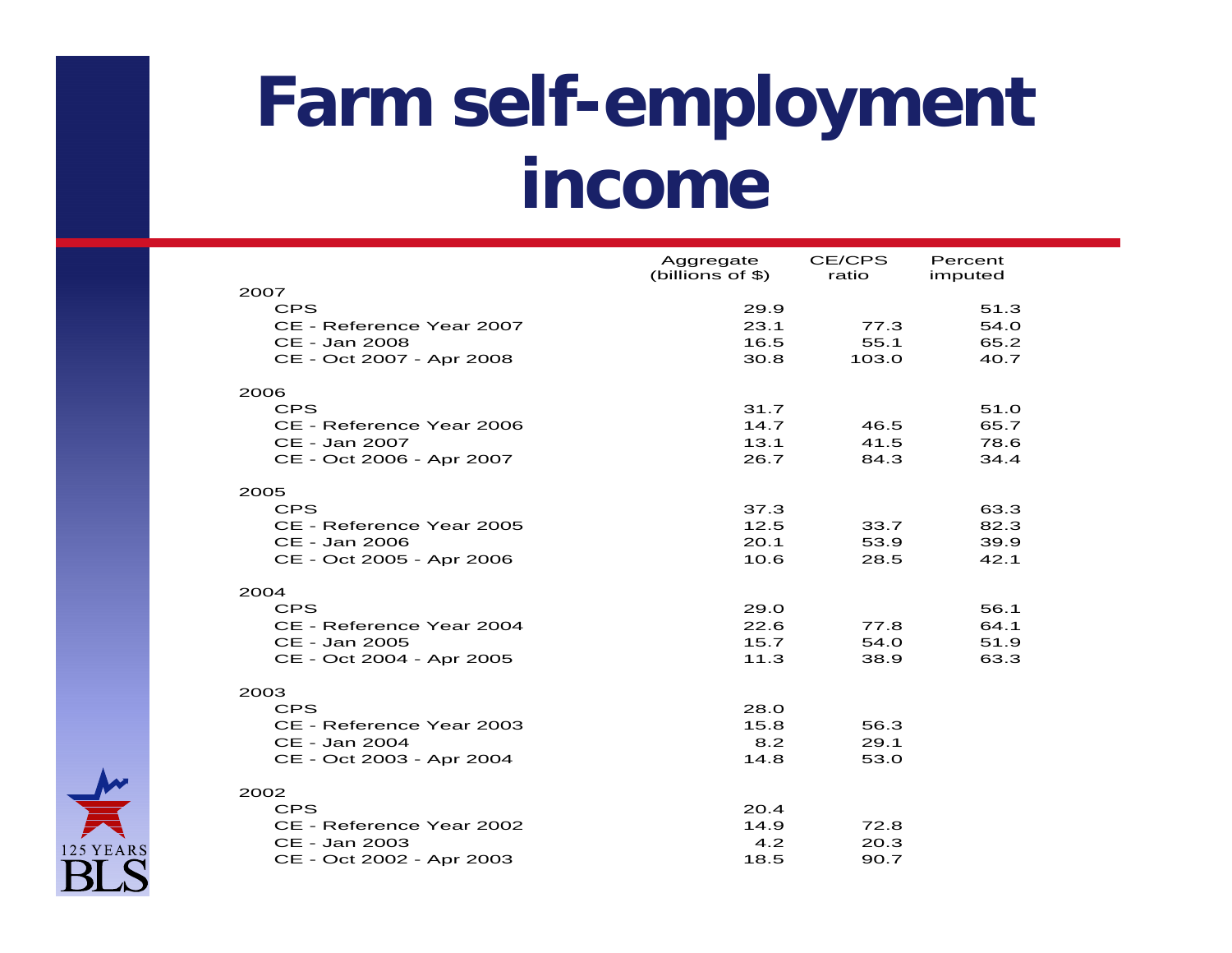### **Social Security and Railroad Retirement**

| 2007<br><b>CPS</b><br>500.2<br>33.5<br>464.6<br>24.1<br>CE - Reference Year 2007<br>92.9<br>CE - Jan 2008<br>462.8<br>92.5<br>23.4<br>96.7<br>CE - Oct 2007 - Apr 2008<br>483.8<br>23.2<br>2006<br><b>CPS</b><br>33.7<br>471.5<br>CE - Reference Year 2006<br>446.0<br>94.6<br>22.5<br>CE - Jan 2007<br>409.1<br>86.8<br>24.4<br>CE - Oct 2006 - Apr 2007<br>452.2<br>95.9<br>22.6<br>2005<br><b>CPS</b><br>449.2<br>32.8<br>431.0<br>20.9<br>CE - Reference Year 2005<br>96.0<br>CE - Jan 2006<br>441.1<br>98.2<br>20.2<br>CE - Oct 2005 - Apr 2006<br>441.9<br>98.4<br>23.0<br>2004<br><b>CPS</b><br>431.8<br>34.4<br>400.0<br>21.9<br>CE - Reference Year 2004<br>92.6<br>CE - Jan 2005<br>431.0<br>99.8<br>18.9<br>411.4<br>CE - Oct 2004 - Apr 2005<br>95.3<br>19.8<br>2003<br><b>CPS</b><br>410.1<br>CE - Reference Year 2003<br>325.4<br>79.3<br>83.8<br>CE - Jan 2004<br>343.8<br>81.6<br>CE - Oct 2003 - Apr 2004<br>334.7<br>2002<br><b>CPS</b><br>389.8<br>CE - Reference Year 2002<br>312.9<br>80.3 | Aggregate          | CE/CPS | Percent |
|-----------------------------------------------------------------------------------------------------------------------------------------------------------------------------------------------------------------------------------------------------------------------------------------------------------------------------------------------------------------------------------------------------------------------------------------------------------------------------------------------------------------------------------------------------------------------------------------------------------------------------------------------------------------------------------------------------------------------------------------------------------------------------------------------------------------------------------------------------------------------------------------------------------------------------------------------------------------------------------------------------------------|--------------------|--------|---------|
|                                                                                                                                                                                                                                                                                                                                                                                                                                                                                                                                                                                                                                                                                                                                                                                                                                                                                                                                                                                                                 | (billions of $$$ ) | ratio  | imputed |
|                                                                                                                                                                                                                                                                                                                                                                                                                                                                                                                                                                                                                                                                                                                                                                                                                                                                                                                                                                                                                 |                    |        |         |
|                                                                                                                                                                                                                                                                                                                                                                                                                                                                                                                                                                                                                                                                                                                                                                                                                                                                                                                                                                                                                 |                    |        |         |
|                                                                                                                                                                                                                                                                                                                                                                                                                                                                                                                                                                                                                                                                                                                                                                                                                                                                                                                                                                                                                 |                    |        |         |
|                                                                                                                                                                                                                                                                                                                                                                                                                                                                                                                                                                                                                                                                                                                                                                                                                                                                                                                                                                                                                 |                    |        |         |
|                                                                                                                                                                                                                                                                                                                                                                                                                                                                                                                                                                                                                                                                                                                                                                                                                                                                                                                                                                                                                 |                    |        |         |
|                                                                                                                                                                                                                                                                                                                                                                                                                                                                                                                                                                                                                                                                                                                                                                                                                                                                                                                                                                                                                 |                    |        |         |
|                                                                                                                                                                                                                                                                                                                                                                                                                                                                                                                                                                                                                                                                                                                                                                                                                                                                                                                                                                                                                 |                    |        |         |
|                                                                                                                                                                                                                                                                                                                                                                                                                                                                                                                                                                                                                                                                                                                                                                                                                                                                                                                                                                                                                 |                    |        |         |
|                                                                                                                                                                                                                                                                                                                                                                                                                                                                                                                                                                                                                                                                                                                                                                                                                                                                                                                                                                                                                 |                    |        |         |
|                                                                                                                                                                                                                                                                                                                                                                                                                                                                                                                                                                                                                                                                                                                                                                                                                                                                                                                                                                                                                 |                    |        |         |
|                                                                                                                                                                                                                                                                                                                                                                                                                                                                                                                                                                                                                                                                                                                                                                                                                                                                                                                                                                                                                 |                    |        |         |
|                                                                                                                                                                                                                                                                                                                                                                                                                                                                                                                                                                                                                                                                                                                                                                                                                                                                                                                                                                                                                 |                    |        |         |
|                                                                                                                                                                                                                                                                                                                                                                                                                                                                                                                                                                                                                                                                                                                                                                                                                                                                                                                                                                                                                 |                    |        |         |
|                                                                                                                                                                                                                                                                                                                                                                                                                                                                                                                                                                                                                                                                                                                                                                                                                                                                                                                                                                                                                 |                    |        |         |
|                                                                                                                                                                                                                                                                                                                                                                                                                                                                                                                                                                                                                                                                                                                                                                                                                                                                                                                                                                                                                 |                    |        |         |
|                                                                                                                                                                                                                                                                                                                                                                                                                                                                                                                                                                                                                                                                                                                                                                                                                                                                                                                                                                                                                 |                    |        |         |
|                                                                                                                                                                                                                                                                                                                                                                                                                                                                                                                                                                                                                                                                                                                                                                                                                                                                                                                                                                                                                 |                    |        |         |
|                                                                                                                                                                                                                                                                                                                                                                                                                                                                                                                                                                                                                                                                                                                                                                                                                                                                                                                                                                                                                 |                    |        |         |
|                                                                                                                                                                                                                                                                                                                                                                                                                                                                                                                                                                                                                                                                                                                                                                                                                                                                                                                                                                                                                 |                    |        |         |
|                                                                                                                                                                                                                                                                                                                                                                                                                                                                                                                                                                                                                                                                                                                                                                                                                                                                                                                                                                                                                 |                    |        |         |
|                                                                                                                                                                                                                                                                                                                                                                                                                                                                                                                                                                                                                                                                                                                                                                                                                                                                                                                                                                                                                 |                    |        |         |
|                                                                                                                                                                                                                                                                                                                                                                                                                                                                                                                                                                                                                                                                                                                                                                                                                                                                                                                                                                                                                 |                    |        |         |
|                                                                                                                                                                                                                                                                                                                                                                                                                                                                                                                                                                                                                                                                                                                                                                                                                                                                                                                                                                                                                 |                    |        |         |
|                                                                                                                                                                                                                                                                                                                                                                                                                                                                                                                                                                                                                                                                                                                                                                                                                                                                                                                                                                                                                 |                    |        |         |
|                                                                                                                                                                                                                                                                                                                                                                                                                                                                                                                                                                                                                                                                                                                                                                                                                                                                                                                                                                                                                 |                    |        |         |
|                                                                                                                                                                                                                                                                                                                                                                                                                                                                                                                                                                                                                                                                                                                                                                                                                                                                                                                                                                                                                 |                    |        |         |
|                                                                                                                                                                                                                                                                                                                                                                                                                                                                                                                                                                                                                                                                                                                                                                                                                                                                                                                                                                                                                 |                    |        |         |
|                                                                                                                                                                                                                                                                                                                                                                                                                                                                                                                                                                                                                                                                                                                                                                                                                                                                                                                                                                                                                 |                    |        |         |
|                                                                                                                                                                                                                                                                                                                                                                                                                                                                                                                                                                                                                                                                                                                                                                                                                                                                                                                                                                                                                 |                    |        |         |
|                                                                                                                                                                                                                                                                                                                                                                                                                                                                                                                                                                                                                                                                                                                                                                                                                                                                                                                                                                                                                 |                    |        |         |
| CE - Jan 2003<br>76.7<br>299.1                                                                                                                                                                                                                                                                                                                                                                                                                                                                                                                                                                                                                                                                                                                                                                                                                                                                                                                                                                                  |                    |        |         |
| CE - Oct 2002 - Apr 2003<br>81.0<br>315.9                                                                                                                                                                                                                                                                                                                                                                                                                                                                                                                                                                                                                                                                                                                                                                                                                                                                                                                                                                       |                    |        |         |

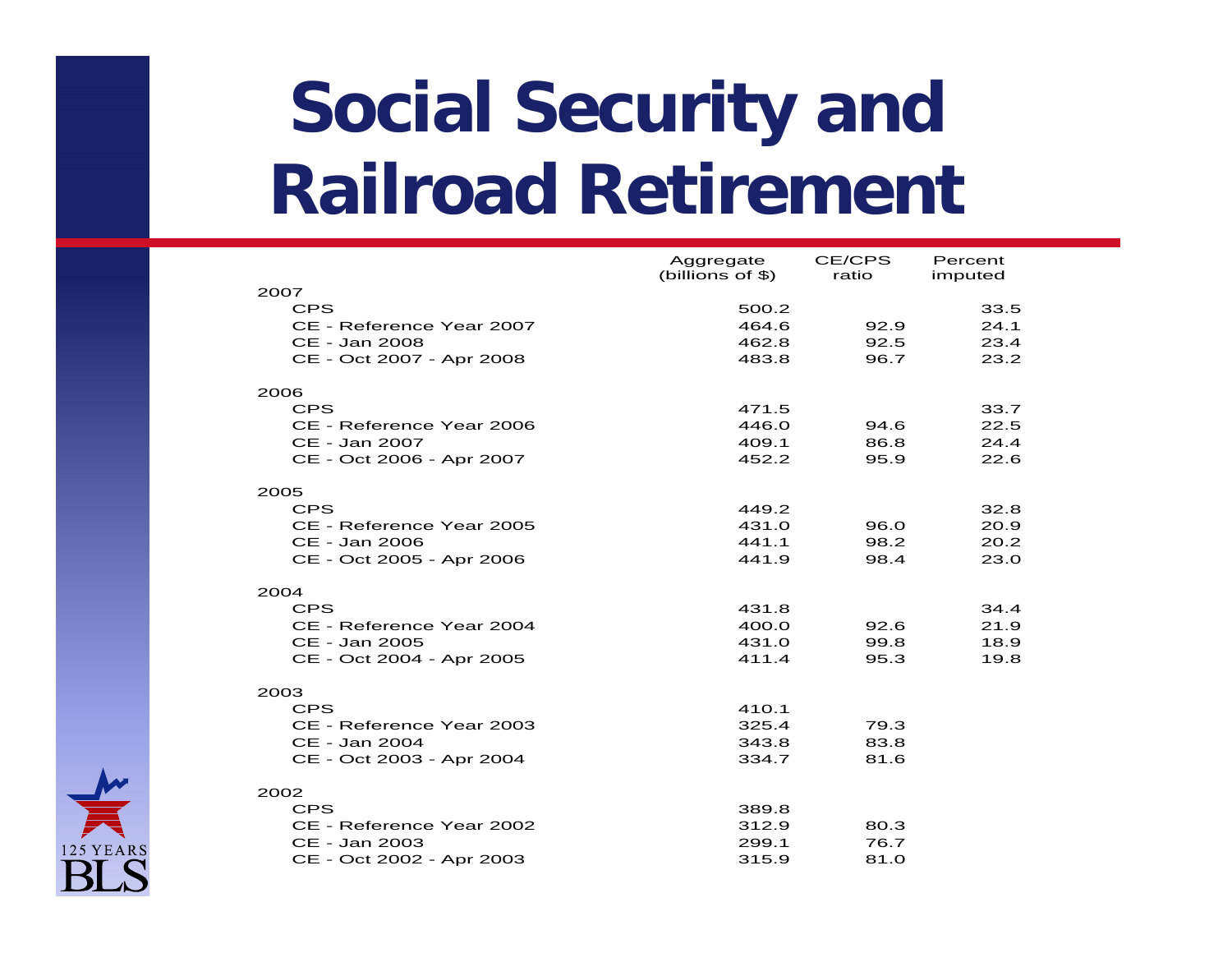### **Pensions and annuities**

|                          | Aggregate<br>(billions of $$$ ) | CE/CPS<br>ratio | Percent |
|--------------------------|---------------------------------|-----------------|---------|
| 2007                     |                                 |                 | imputed |
| <b>CPS</b>               | 323.3                           |                 | 32.2    |
| CE - Reference Year 2007 | 302.0                           | 93.4            | 23.5    |
| CE - Jan 2008            | 338.8                           | 104.8           | 21.5    |
| CE - Oct 2007 - Apr 2008 | 300.1                           | 92.8            | 20.3    |
| 2006                     |                                 |                 |         |
| <b>CPS</b>               | 314.9                           |                 | 32.7    |
| CE - Reference Year 2006 | 283.5                           | 90.0            | 22.0    |
| CE - Jan 2007            | 213.6                           | 67.8            | 24.7    |
| CE - Oct 2006 - Apr 2007 | 302.6                           | 96.1            | 24.6    |
| 2005                     |                                 |                 |         |
| <b>CPS</b>               | 310.3                           |                 | 31.9    |
| CE - Reference Year 2005 | 290.4                           | 93.6            | 21.0    |
| CE - Jan 2006            | 268.1                           | 86.4            | 16.8    |
| CE - Oct 2005 - Apr 2006 | 291.1                           | 93.8            | 22.7    |
| 2004                     |                                 |                 |         |
| <b>CPS</b>               | 291.9                           |                 | 33.7    |
| CE - Reference Year 2004 | 280.1                           | 96.0            | 21.0    |
| CE - Jan 2005            | 300.0                           | 102.8           | 14.4    |
| CE - Oct 2004 - Apr 2005 | 316.3                           | 108.3           | 19.5    |
| 2003                     |                                 |                 |         |
| <b>CPS</b>               | 276.3                           |                 |         |
| CE - Reference Year 2003 | 226.3                           | 81.9            |         |
| CE - Jan 2004            | 252.6                           | 91.5            |         |
| CE - Oct 2003 - Apr 2004 | 231.8                           | 83.9            |         |
| 2002                     |                                 |                 |         |
| <b>CPS</b>               | 262.5                           |                 |         |
| CE - Reference Year 2002 | 178.7                           | 68.1            |         |
| CE - Jan 2003            | 217.4                           | 82.8            |         |
| CE - Oct 2002 - Apr 2003 | 203.4                           | 77.5            |         |

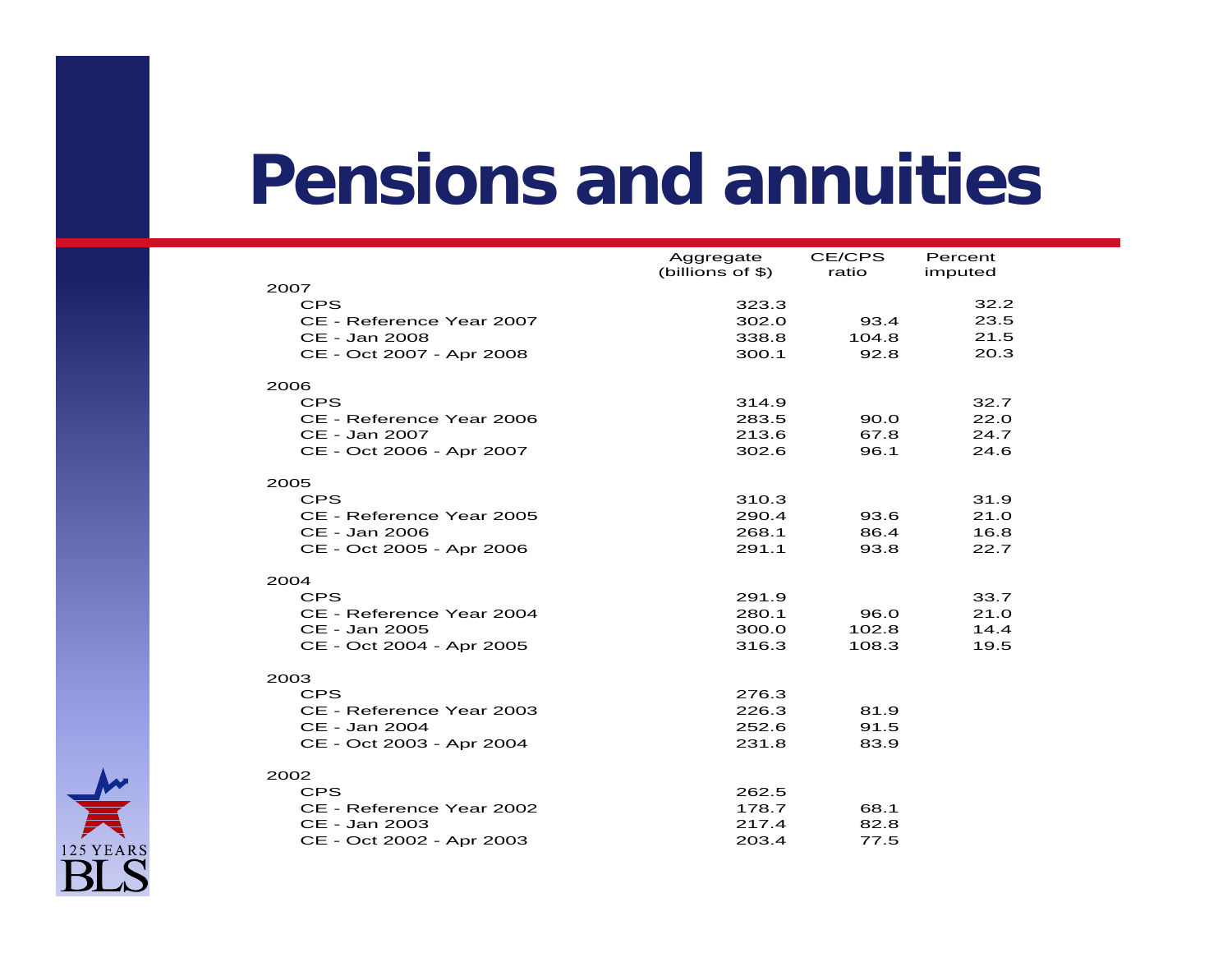### **Interest**

|                          | Aggregate          | <b>CE/CPS</b> | Percent |
|--------------------------|--------------------|---------------|---------|
|                          | (billions of $$$ ) | ratio         | imputed |
| 2007                     |                    |               |         |
| <b>CPS</b>               | 242.8              |               | 71.4    |
| CE - Reference Year 2007 | 97.0               | 39.9          | 53.0    |
| CE - Jan 2008            | 112.6              | 46.4          | 55.3    |
| CE - Oct 2007 - Apr 2008 | 94.9               | 39.1          | 51.8    |
| 2006                     |                    |               |         |
| <b>CPS</b>               | 229.2              |               | 70.7    |
| CE - Reference Year 2006 | 69.7               | 30.4          | 55.5    |
| CE - Jan 2007            | 66.8               | 29.1          | 59.7    |
| CE - Oct 2006 - Apr 2007 | 85.7               | 37.4          | 52.4    |
|                          |                    |               |         |
| 2005<br><b>CPS</b>       | 186.9              |               | 70.7    |
| CE - Reference Year 2005 | 61.9               | 33.1          | 52.2    |
| CE - Jan 2006            | 37.6               | 20.1          | 66.4    |
| CE - Oct 2005 - Apr 2006 | 61.3               | 32.8          | 57.3    |
|                          |                    |               |         |
| 2004                     |                    |               |         |
| CPS                      | 163.2              |               | 74.7    |
| CE - Reference Year 2004 | 59.0               | 36.2          | 53.0    |
| CE - Jan 2005            | 59.0               | 36.1          | 34.1    |
| CE - Oct 2004 - Apr 2005 | 49.8               | 30.5          | 50.3    |
| 2003                     |                    |               |         |
| <b>CPS</b>               | 148.3              |               |         |
| CE - Reference Year 2003 | 47.9               | 32.3          |         |
| CE - Jan 2004            | 38.2               | 25.7          |         |
| CE - Oct 2003 - Apr 2004 | 43.4               | 29.2          |         |
| 2002                     |                    |               |         |
| <b>CPS</b>               | 145.4              |               |         |
| CE - Reference Year 2002 | 36.9               | 25.4          |         |
| CE - Jan 2003            | 39.8               | 27.4          |         |
| CE - Oct 2002 - Apr 2003 | 41.7               | 28.7          |         |
|                          |                    |               |         |

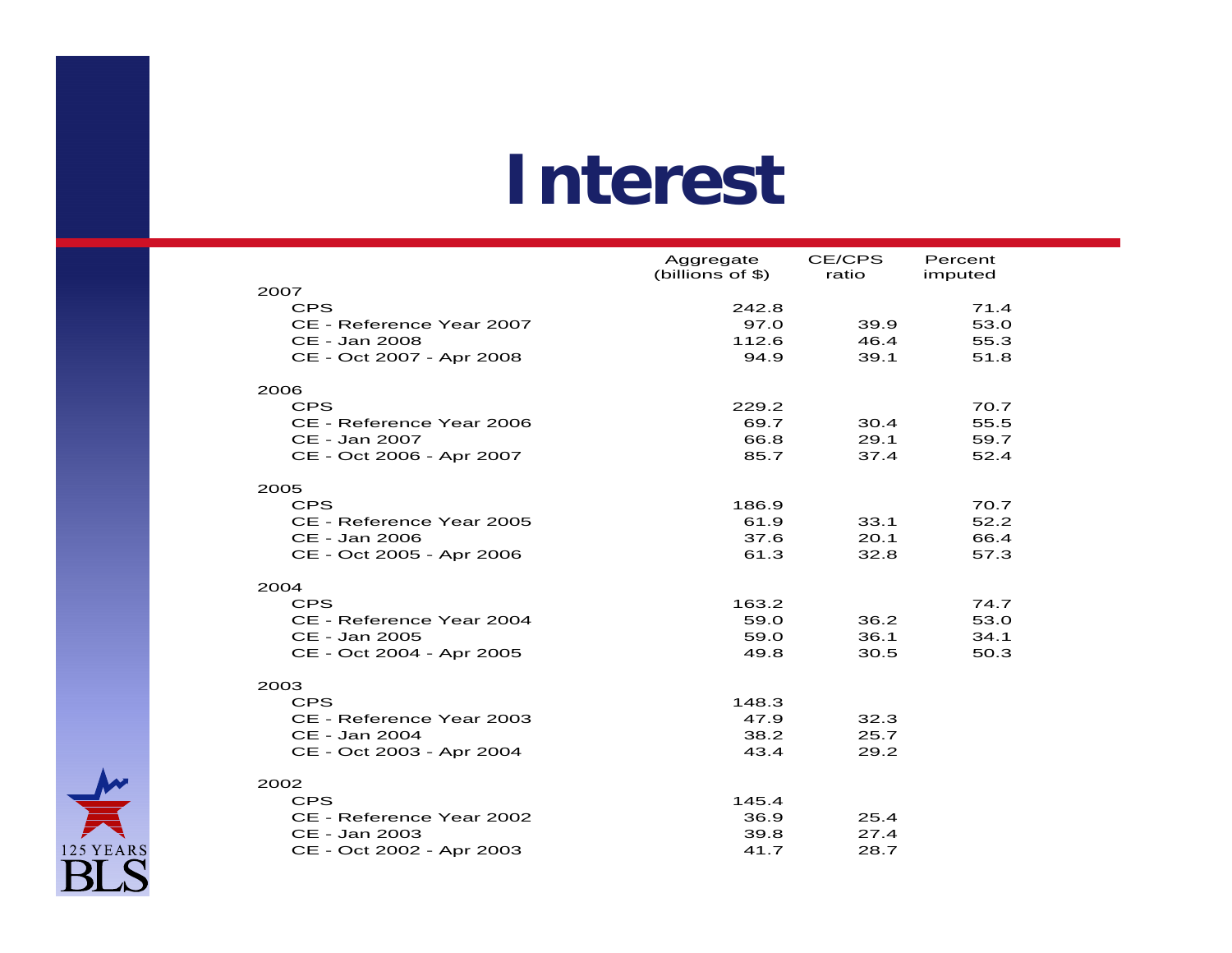### **Dividends, rents, royalties, Restates** and **trusts**

|                                           | Aggregate        | CE/CPS       | Percent      |
|-------------------------------------------|------------------|--------------|--------------|
|                                           | (billions of \$) | ratio        | imputed      |
| 2007                                      |                  |              |              |
| <b>CPS</b>                                | 191.0            |              | 51.1         |
| CE - Reference Year 2007                  | 112.8            | 59.1<br>71.7 | 43.9         |
| CE - Jan 2008<br>CE - Oct 2007 - Apr 2008 | 137.0<br>109.7   | 57.4         | 63.2<br>47.3 |
|                                           |                  |              |              |
| 2006                                      |                  |              |              |
| <b>CPS</b>                                | 186.7            |              | 49.2         |
| CE - Reference Year 2006                  | 106.9            | 57.3         | 33.5         |
| CE - Jan 2007                             | 80.1             | 42.9         | 28.4         |
| CE - Oct 2006 - Apr 2007                  | 109.5            | 58.6         | 38.3         |
|                                           |                  |              |              |
| 2005                                      |                  |              |              |
| <b>CPS</b>                                | 169.8            |              | 48.6         |
| CE - Reference Year 2005                  | 99.9             | 58.8         | 36.2         |
| CE - Jan 2006                             | 45.1             | 26.6         | 50.5         |
| CE - Oct 2005 - Apr 2006                  | 71.9             | 42.3         | 36.4         |
|                                           |                  |              |              |
| 2004                                      |                  |              |              |
| <b>CPS</b>                                | 157.0            |              | 47.9         |
| CE - Reference Year 2004                  | 85.3             | 54.3         | 37.1         |
| CE - Jan 2005                             | 50.6             | 32.2         | 32.1         |
| CE - Oct 2004 - Apr 2005                  | 81.0             | 51.6         | 40.0         |
|                                           |                  |              |              |
| 2003                                      |                  |              |              |
| <b>CPS</b>                                | 152.4            |              |              |
| CE - Reference Year 2003                  | 60.7             | 39.8         |              |
| CE - Jan 2004                             | 63.2             | 41.5         |              |
| CE - Oct 2003 - Apr 2004                  | 65.6             | 43.0         |              |
|                                           |                  |              |              |
| 2002<br><b>CPS</b>                        | 119.7            |              |              |
| CE - Reference Year 2002                  | 50.3             | 42.1         |              |
| CE - Jan 2003                             | 48.9             | 40.9         |              |
| CE - Oct 2002 - Apr 2003                  | 57.3             | 47.8         |              |
|                                           |                  |              |              |

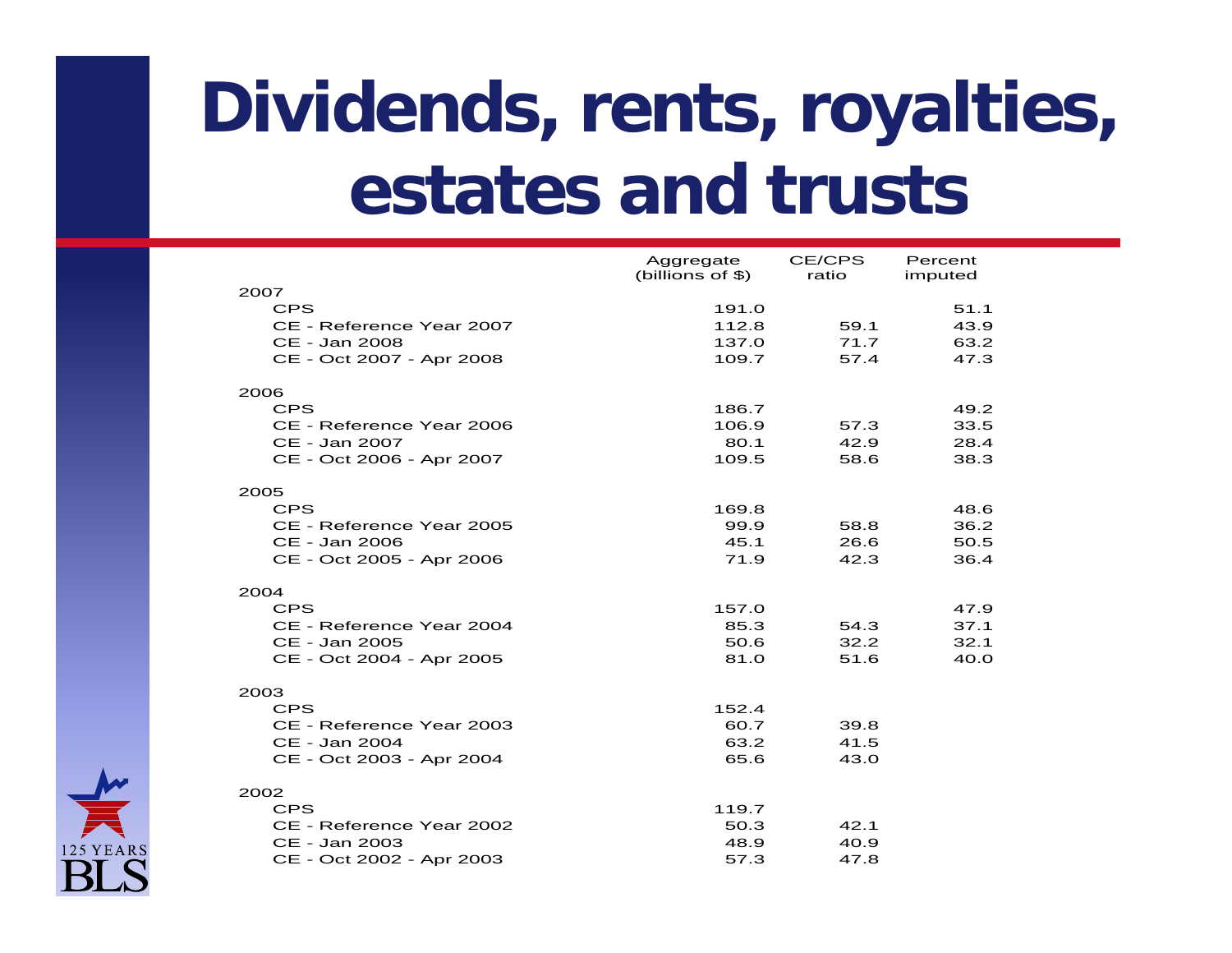### **Supplemental Security Income**

|                          | Aggregate<br>(billions of $$$ ) | CE/CPS<br>ratio | Percent<br>imputed |
|--------------------------|---------------------------------|-----------------|--------------------|
| 2007                     |                                 |                 |                    |
| <b>CPS</b>               | 33.0                            |                 | 26.8               |
| CE - Reference Year 2007 | 25.5                            | 77.2            | 26.9               |
| CE - Jan 2008            | 15.1                            | 45.8            | 22.4               |
| CE - Oct 2007 - Apr 2008 | 26.3                            | 79.8            | 20.1               |
| 2006                     |                                 |                 |                    |
| <b>CPS</b>               | 31.6                            |                 | 25.2               |
| CE - Reference Year 2006 | 23.6                            | 74.6            | 20.0               |
| CE - Jan 2007            | 26.6                            | 84.1            | 15.4               |
| CE - Oct 2006 - Apr 2007 | 25.9                            | 81.8            | 17.9               |
| 2005                     |                                 |                 |                    |
| <b>CPS</b>               | 31.1                            |                 | 26.9               |
| CE - Reference Year 2005 | 25.0                            | 80.4            | 18.2               |
| CE - Jan 2006            | 25.9                            | 83.3            | 9.5                |
| CE - Oct 2005 - Apr 2006 | 26.4                            | 84.7            | 22.4               |
| 2004                     |                                 |                 |                    |
| <b>CPS</b>               | 30.6                            |                 | 28.7               |
| CE - Reference Year 2004 | 20.8                            | 67.9            | 18.4               |
| CE - Jan 2005            | 13.4                            | 43.8            | 10.3               |
| CE - Oct 2004 - Apr 2005 | 18.9                            | 61.9            | 17.9               |
| 2003                     |                                 |                 |                    |
| <b>CPS</b>               | 28.0                            |                 |                    |
| CE - Reference Year 2003 | 19.1                            | 68.2            |                    |
| CE - Jan 2004            | 14.6                            | 52.0            |                    |
| CE - Oct 2003 - Apr 2004 | 15.5                            | 55.4            |                    |
| 2002                     |                                 |                 |                    |
| <b>CPS</b>               | 25.9                            |                 |                    |
| CE - Reference Year 2002 | 23.3                            | 90.0            |                    |
| CE - Jan 2003            | 19.5                            | 75.2            |                    |
| CE - Oct 2002 - Apr 2003 | 20.8                            | 80.3            |                    |

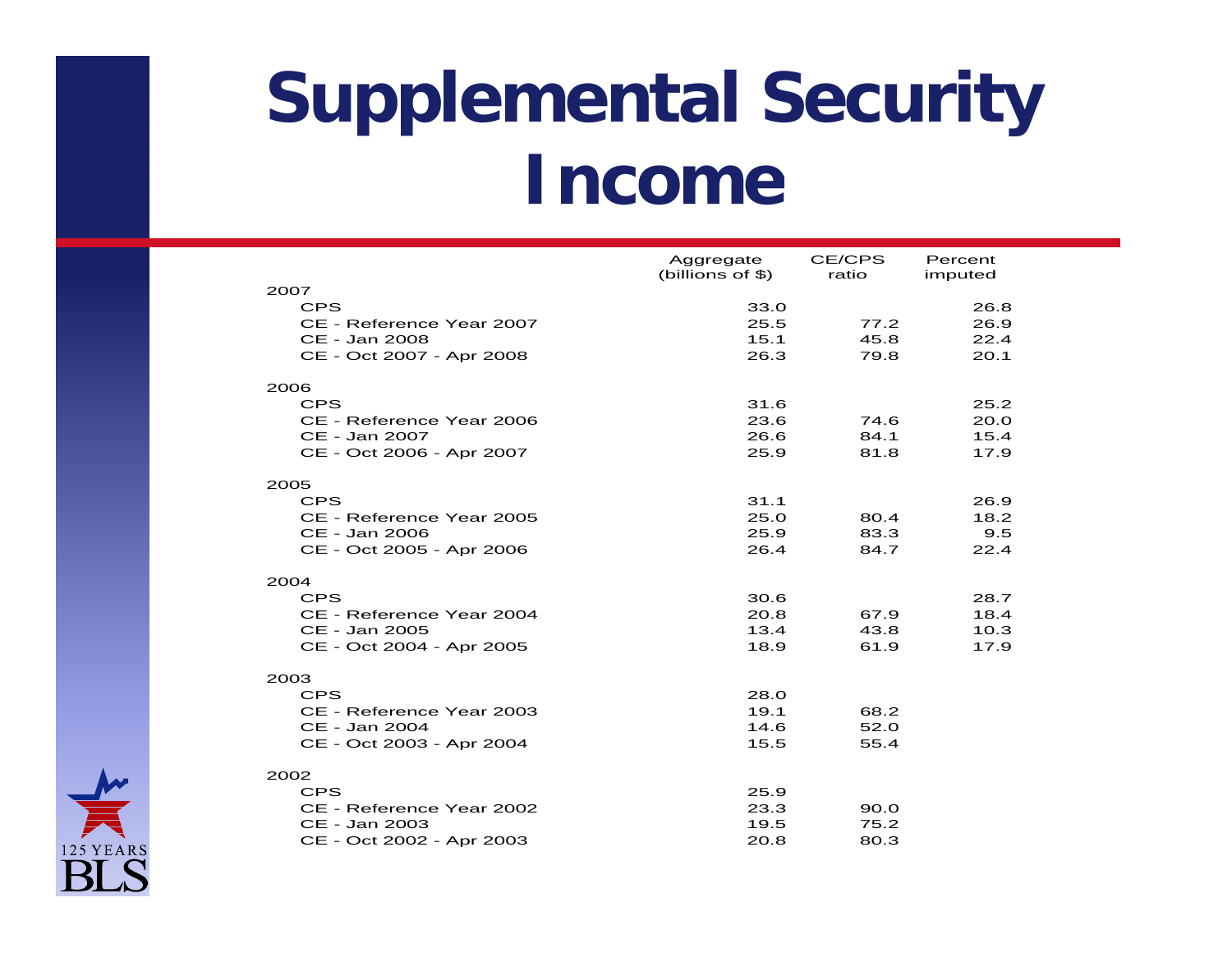### **Child support**

|                          | Aggregate          | <b>CE/CPS</b> | Percent |  |
|--------------------------|--------------------|---------------|---------|--|
|                          | (billions of $$$ ) | ratio         | imputed |  |
| 2007<br><b>CPS</b>       | 24.7               |               | 24.8    |  |
| CE - Reference Year 2007 | 20.5               | 83.0          | 9.0     |  |
| CE - Jan 2008            | 15.5               | 62.7          | O.4     |  |
| CE - Oct 2007 - Apr 2008 | 20.3               | 82.2          | 10.3    |  |
|                          |                    |               |         |  |
| 2006                     |                    |               |         |  |
| <b>CPS</b>               | 25.4               |               | 28.5    |  |
| CE - Reference Year 2006 | 22.6               | 88.9          | 9.4     |  |
| CE - Jan 2007            | 18.1               | 71.3          | 13.4    |  |
| CE - Oct 2006 - Apr 2007 | 21.3               | 84.0          | 9.4     |  |
|                          |                    |               |         |  |
| 2005                     |                    |               |         |  |
| <b>CPS</b>               | 26.0               |               | 25.0    |  |
| CE - Reference Year 2005 | 19.2               | 73.8          | 8.0     |  |
| CE - Jan 2006            | 17.0               | 65.4          | 13.0    |  |
| CE - Oct 2005 - Apr 2006 | 19.6               | 75.4          | 9.6     |  |
| 2004                     |                    |               |         |  |
| <b>CPS</b>               | 27.0               |               | 27.7    |  |
| CE - Reference Year 2004 | 19.2               | 71.1          | 13.2    |  |
| CE - Jan 2005            | 21.7               | 80.5          | 12.1    |  |
| CE - Oct 2004 - Apr 2005 | 21.0               | 77.7          | 10.1    |  |
|                          |                    |               |         |  |
| 2003                     |                    |               |         |  |
| <b>CPS</b>               | 25.1               |               |         |  |
| CE - Reference Year 2003 | 17.1               | 67.9          |         |  |
| CE - Jan 2004            | 21.5               | 85.4          |         |  |
| CE - Oct 2003 - Apr 2004 | 16.9               | 67.4          |         |  |
| 2002                     |                    |               |         |  |
| <b>CPS</b>               | 24.0               |               |         |  |
| CE - Reference Year 2002 | 13.3               | 55.3          |         |  |
| CE - Jan 2003            | 13.3               | 55.3          |         |  |
| CE - Oct 2002 - Apr 2003 | 14.3               | 59.6          |         |  |
|                          |                    |               |         |  |

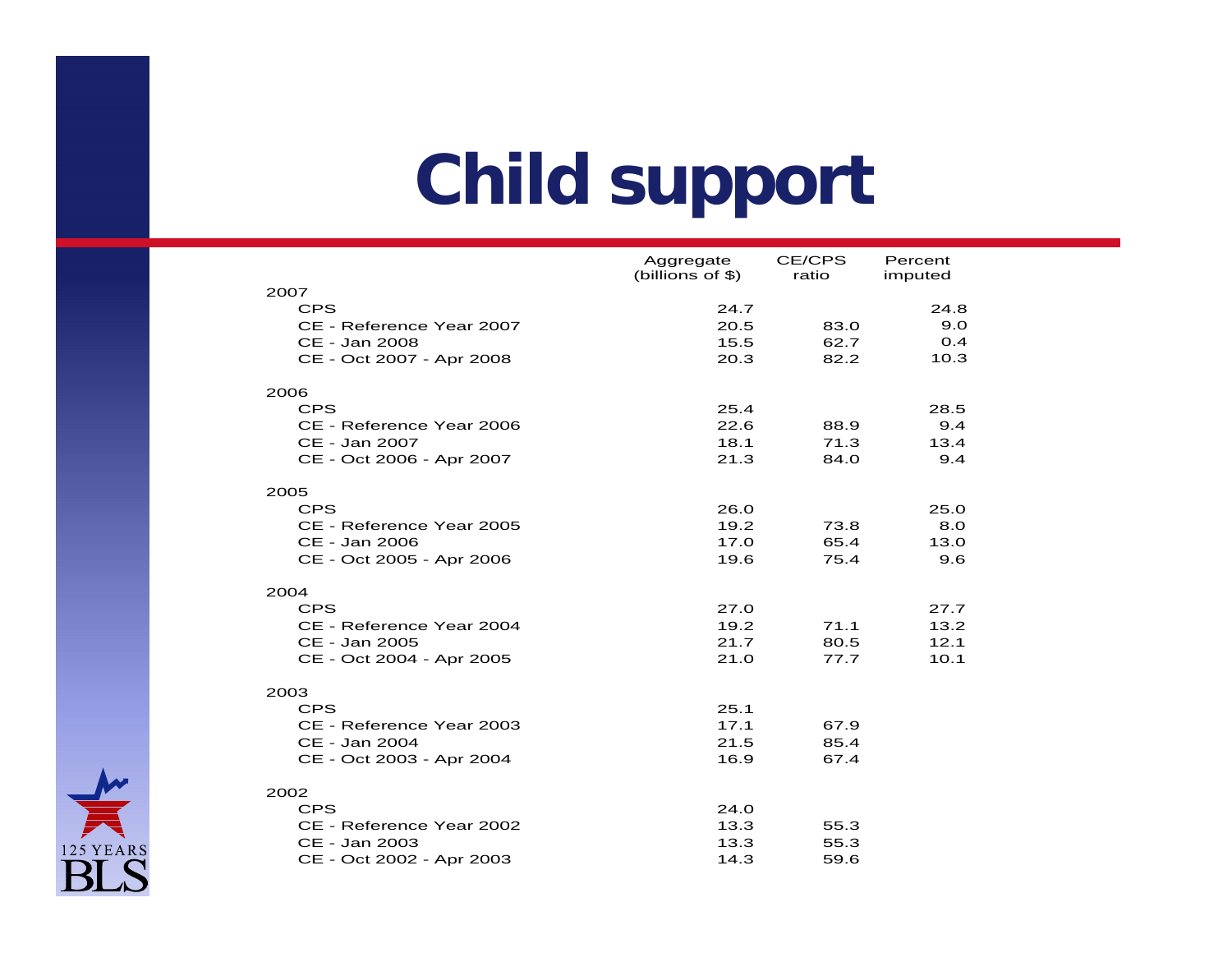### **Unemployment compensation**

|                          | Aggregate<br>(billions of \$) | CE/CPS<br>ratio | Percent<br>imputed |
|--------------------------|-------------------------------|-----------------|--------------------|
| 2007                     |                               |                 |                    |
| <b>CPS</b>               | 21.9                          |                 | 25.4               |
| CE - Reference Year 2007 | 12.5                          | 57.2            | 23.8               |
| CE - Jan 2008            | 14.1                          | 64.4            | 41.5               |
| CE - Oct 2007 - Apr 2008 | 12.8                          | 58.4            | 27.1               |
| 2006                     |                               |                 |                    |
| <b>CPS</b>               | 20.7                          |                 | 25.4               |
| CE - Reference Year 2006 | 12.8                          | 61.9            | 25.8               |
| CE - Jan 2007            | 16.0                          | 77.3            | 34.3               |
| CE - Oct 2006 - Apr 2007 | 11.0                          | 53.5            | 25.6               |
| 2005                     |                               |                 |                    |
| <b>CPS</b>               | 22.3                          |                 | 23.8               |
| CE - Reference Year 2005 | 13.1                          | 58.8            | 15.4               |
| CE - Jan 2006            | 9.9                           | 44.4            | 34.3               |
| CE - Oct 2005 - Apr 2006 | 11.6                          | 52.1            | 19.4               |
| 2004                     |                               |                 |                    |
| <b>CPS</b>               | 25.0                          |                 | 25.1               |
| CE - Reference Year 2004 | 18.6                          | 74.3            | 19.3               |
| CE - Jan 2005            | 22.4                          | 89.5            | 40.1               |
| CE - Oct 2004 - Apr 2005 | 16.4                          | 65.4            | 20.5               |
| 2003                     |                               |                 |                    |
| <b>CPS</b>               | 36.9                          |                 |                    |
| CE - Reference Year 2003 | 18.8                          | 51.0            |                    |
| CE - Jan 2004            | 20.6                          | 55.8            |                    |
| CE - Oct 2003 - Apr 2004 | 20.0                          | 54.1            |                    |
| 2002                     |                               |                 |                    |
| <b>CPS</b>               | 37.9                          |                 |                    |
| CE - Reference Year 2002 | 14.7                          | 38.7            |                    |
| CE - Jan 2003            | 13.2                          | 34.8            |                    |
| CE - Oct 2002 - Apr 2003 | 20.1                          | 53.0            |                    |

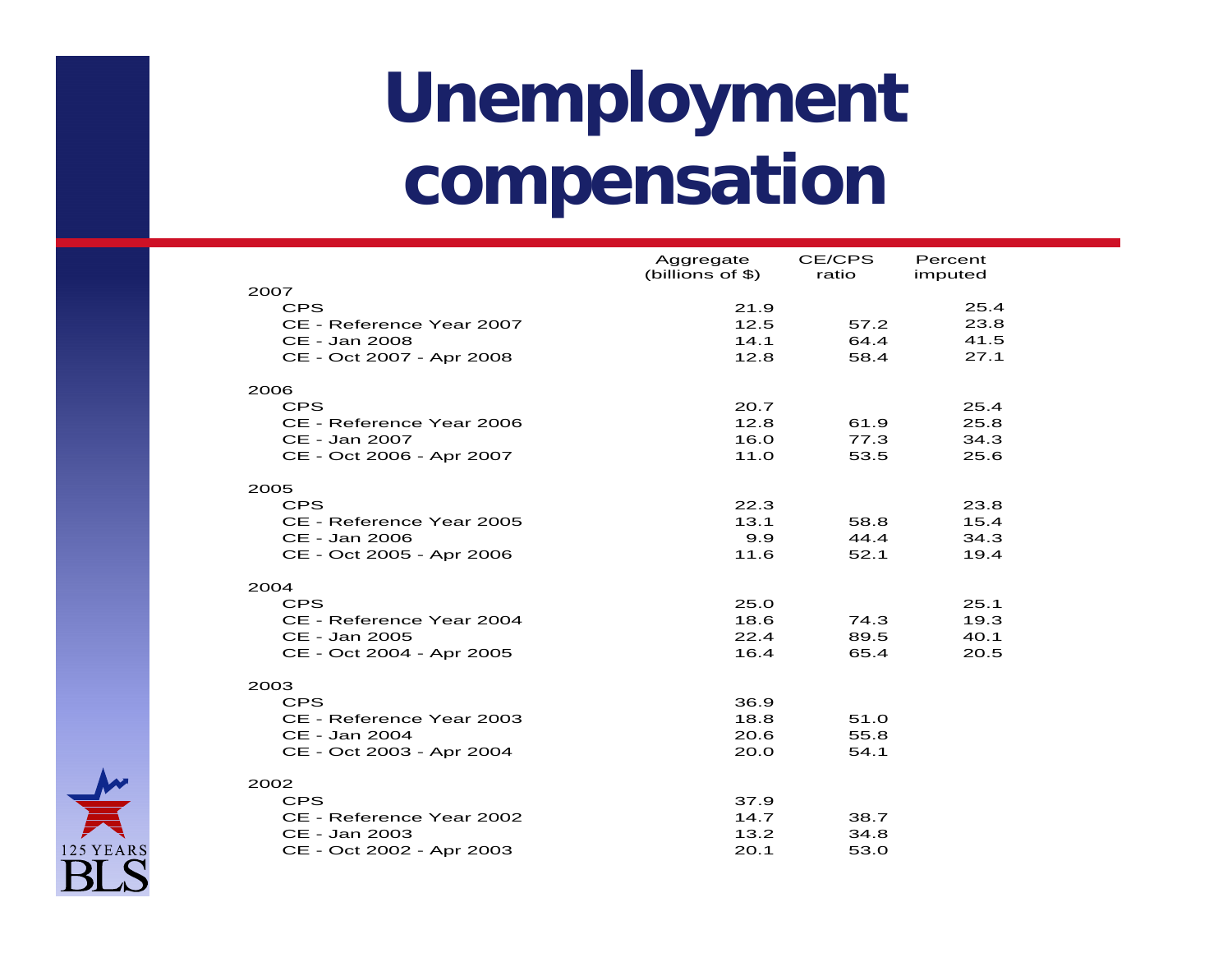### **Workers' compensation and ete ans' benefits and veterans'**

|                          | Aggregate<br>(billions of \$) | CE/CPS<br>ratio | Percent<br>imputed |
|--------------------------|-------------------------------|-----------------|--------------------|
| 2007                     |                               |                 |                    |
| <b>CPS</b>               | 43.8                          |                 | 29.2               |
| CE - Reference Year 2007 | 13.5                          | 30.8            | 15.9               |
| CE - Jan 2008            | 3.0                           | 6.8             | O.O                |
| CE - Oct 2007 - Apr 2008 | 13.6                          | 31.0            | 13.7               |
| 2006                     |                               |                 |                    |
| <b>CPS</b>               | 41.6                          |                 | 31.0               |
| CE - Reference Year 2006 | 11.8                          | 28.4            | 28.6               |
| CE - Jan 2007            | 8.4                           | 20.1            | 44.4               |
| CE - Oct 2006 - Apr 2007 | 13.5                          | 32.4            | 22.9               |
| 2005                     |                               |                 |                    |
| <b>CPS</b>               | 43.9                          |                 | 31.1               |
| CE - Reference Year 2005 | 10.8                          | 24.5            | 22.2               |
| CE - Jan 2006            | 7.5                           | 17.1            | 0.6                |
| CE - Oct 2005 - Apr 2006 | 10.3                          | 23.4            | 25.8               |
| 2004                     |                               |                 |                    |
| <b>CPS</b>               | 39.9                          |                 | 30.6               |
| CE - Reference Year 2004 | 8.9                           | 22.4            | 26.5               |
| CE - Jan 2005            | 11.6                          | 29.0            | 7.9                |
| CE - Oct 2004 - Apr 2005 | 8.9                           | 22.4            | 20.1               |
| 2003                     |                               |                 |                    |
| <b>CPS</b>               | 36.1                          |                 |                    |
| CE - Reference Year 2003 | 8.0                           | 22.2            |                    |
| CE - Jan 2004            | 8.1                           | 22.5            |                    |
| CE - Oct 2003 - Apr 2004 | 9.9                           | 27.3            |                    |
|                          |                               |                 |                    |
| 2002<br><b>CPS</b>       | 36.4                          |                 |                    |
| CE - Reference Year 2002 | 7.7                           | 20.4            |                    |
| CE - Jan 2003            | 6.5                           | 17.2            |                    |
| CE - Oct 2002 - Apr 2003 | 7.1                           | 18.7            |                    |

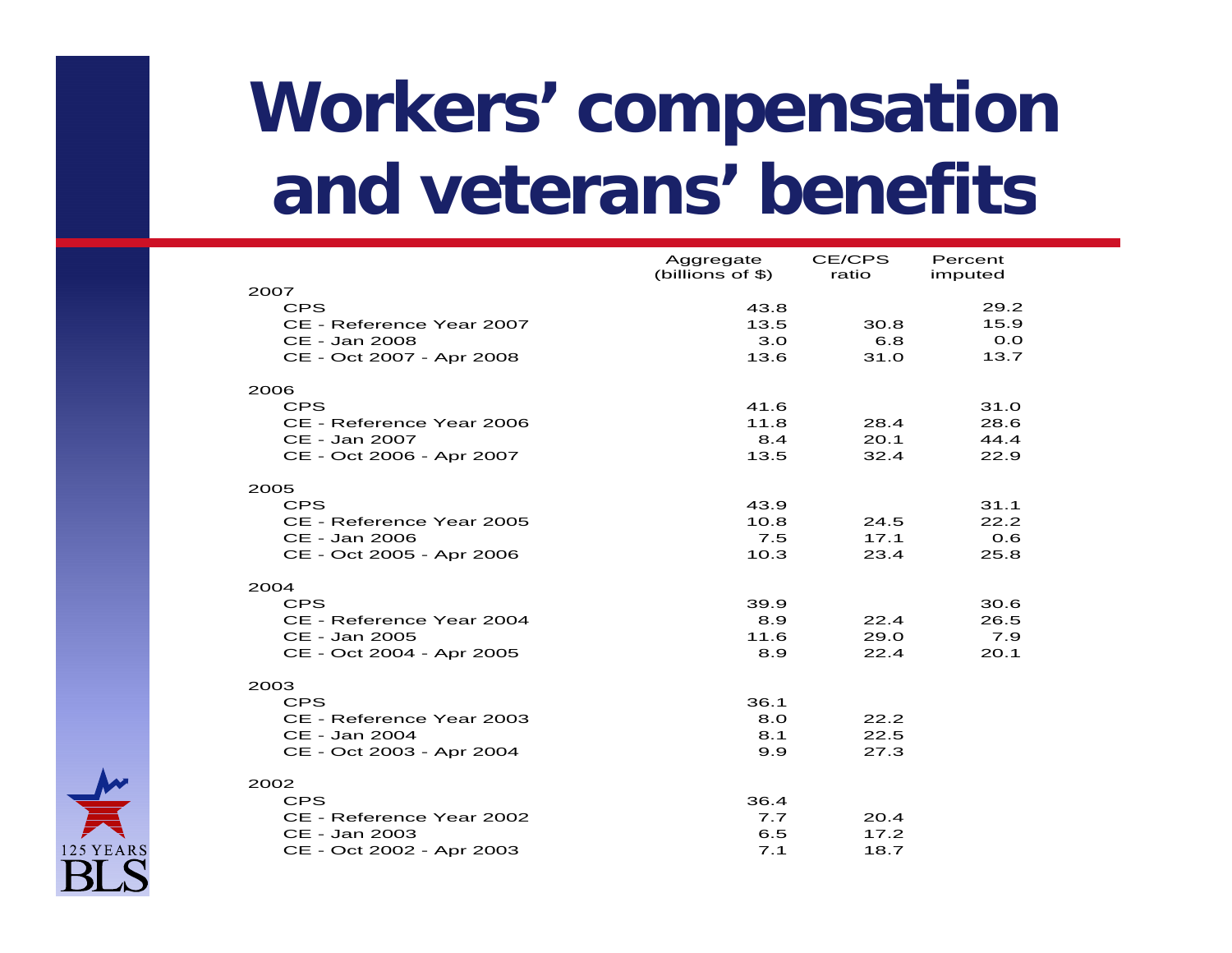### **Public assistance**

|                          | Aggregate<br>(billions of $$$ ) | CE/CPS<br>ratio | Percent<br>imputed |
|--------------------------|---------------------------------|-----------------|--------------------|
| 2007                     |                                 |                 |                    |
| <b>CPS</b>               | 5.2                             |                 | 28.5               |
| CE - Reference Year 2007 | 3.9                             | 75.2            | 21.8               |
| CE - Jan 2008            | 1.0                             | 19.6            | O.O                |
| CE - Oct 2007 - Apr 2008 | 3.3                             | 62.2            | 27.7               |
| 2006                     |                                 |                 |                    |
| <b>CPS</b>               | 5.6                             |                 | 25.5               |
| CE - Reference Year 2006 | 5.2                             | 92.9            | 21.1               |
| CE - Jan 2007            | 4.9                             | 87.9            | 43.3               |
| CE - Oct 2006 - Apr 2007 | 5.0                             | 90.2            | 24.6               |
| 2005                     |                                 |                 |                    |
| <b>CPS</b>               | 6.6                             |                 | 23.6               |
| CE - Reference Year 2005 | 5.2                             | 78.7            | 19.6               |
| CE - Jan 2006            | 4.9                             | 74.8            | 15.9               |
| CE - Oct 2005 - Apr 2006 | 5.5                             | 83.8            | 18.3               |
| 2004                     |                                 |                 |                    |
| <b>CPS</b>               | 5.8                             |                 | 29.6               |
| CE - Reference Year 2004 | 4.7                             | 82.1            | 22.6               |
| CE - Jan 2005            | 5.6                             | 97.5            | 18.6               |
| CE - Oct 2004 - Apr 2005 | 5.0                             | 87.4            | 25.3               |
| 2003                     |                                 |                 |                    |
| <b>CPS</b>               | 7.1                             |                 |                    |
| CE - Reference Year 2003 | 4.1                             | 57.4            |                    |
| CE - Jan 2004            | 2.6                             | 36.9            |                    |
| CE - Oct 2003 - Apr 2004 | 3.9                             | 55.7            |                    |
| 2002                     |                                 |                 |                    |
| <b>CPS</b>               | 6.0                             |                 |                    |
| CE - Reference Year 2002 | 4.1                             | 67.8            |                    |
| CE - Jan 2003            | 4.2                             | 69.6            |                    |
| CE - Oct 2002 - Apr 2003 | 4.6                             | 76.6            |                    |

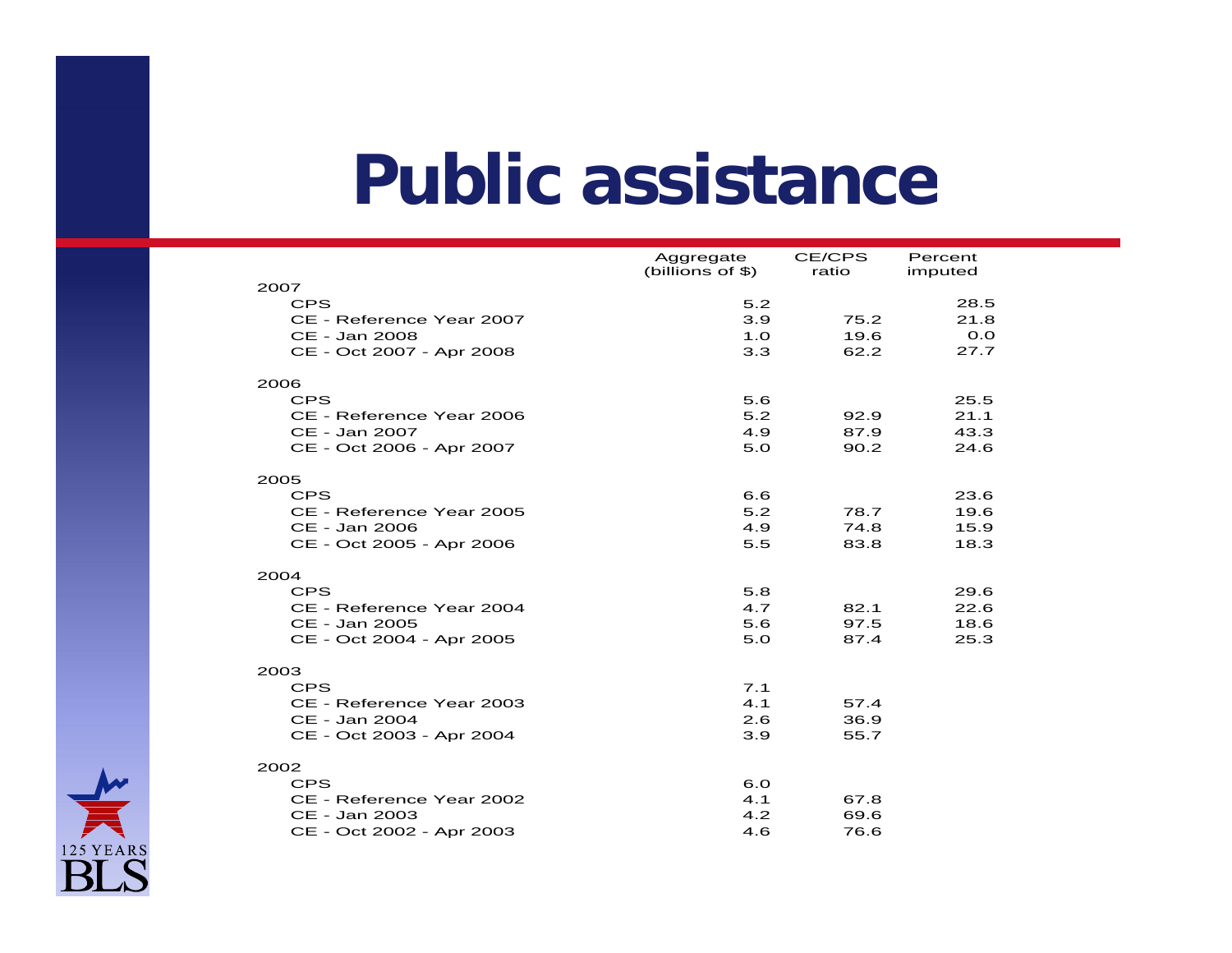### **All other income, including accident & temporary insurance, educational assistance, alimony, financial assistance**

|                                           | Aggregate        | CE/CPS       | Percent      |
|-------------------------------------------|------------------|--------------|--------------|
|                                           | (billions of \$) | ratio        | imputed      |
| 2007                                      |                  |              | 37.1         |
| <b>CPS</b>                                | 65.7<br>45.6     | 69.3         | 26.9         |
| CE - Reference Year 2007<br>CE - Jan 2008 | 70.8             | 107.6        | 16.3         |
| CE - Oct 2007 - Apr 2008                  | 51.0             | 77.5         | 24.6         |
|                                           |                  |              |              |
| 2006                                      |                  |              |              |
| <b>CPS</b>                                | 66.6             |              | 34.2         |
| CE - Reference Year 2006                  | 41.4             | 62.1         | 33.4         |
| CE - Jan 2007                             | 36.6             | 55.0         | 25.3         |
| CE - Oct 2006 - Apr 2007                  | 38.0             | 57.0         | 31.1         |
|                                           |                  |              |              |
| 2005                                      |                  |              |              |
| <b>CPS</b>                                | 72.0             |              | 38.0         |
| CE - Reference Year 2005                  | 40.7             | 56.5         | 26.1         |
| CE - Jan 2006                             | 41.9<br>43.9     | 58.1<br>60.9 | 40.8<br>34.7 |
| CE - Oct 2005 - Apr 2006                  |                  |              |              |
| 2004                                      |                  |              |              |
| <b>CPS</b>                                | 70.2             |              | 38.7         |
| CE - Reference Year 2004                  | 43.1             | 61.4         | 22.7         |
| CE - Jan 2005                             | 72.6             | 103.5        | 20.0         |
| CE - Oct 2004 - Apr 2005                  | 55.2             | 78.6         | 22.9         |
|                                           |                  |              |              |
| 2003                                      |                  |              |              |
| <b>CPS</b>                                | 70.0             |              |              |
| CE - Reference Year 2003<br>CE - Jan 2004 | 28.0<br>48.5     | 40.0<br>69.2 |              |
|                                           | 32.9             | 47.0         |              |
| CE - Oct 2003 - Apr 2004                  |                  |              |              |
| 2002                                      |                  |              |              |
| <b>CPS</b>                                | 66.7             |              |              |
| CE - Reference Year 2002                  | 38.1             | 57.2         |              |
| CE - Jan 2003                             | 107.0            | 160.5        |              |
| CE - Oct 2002 - Apr 2003                  | 46.3             | 69.5         |              |